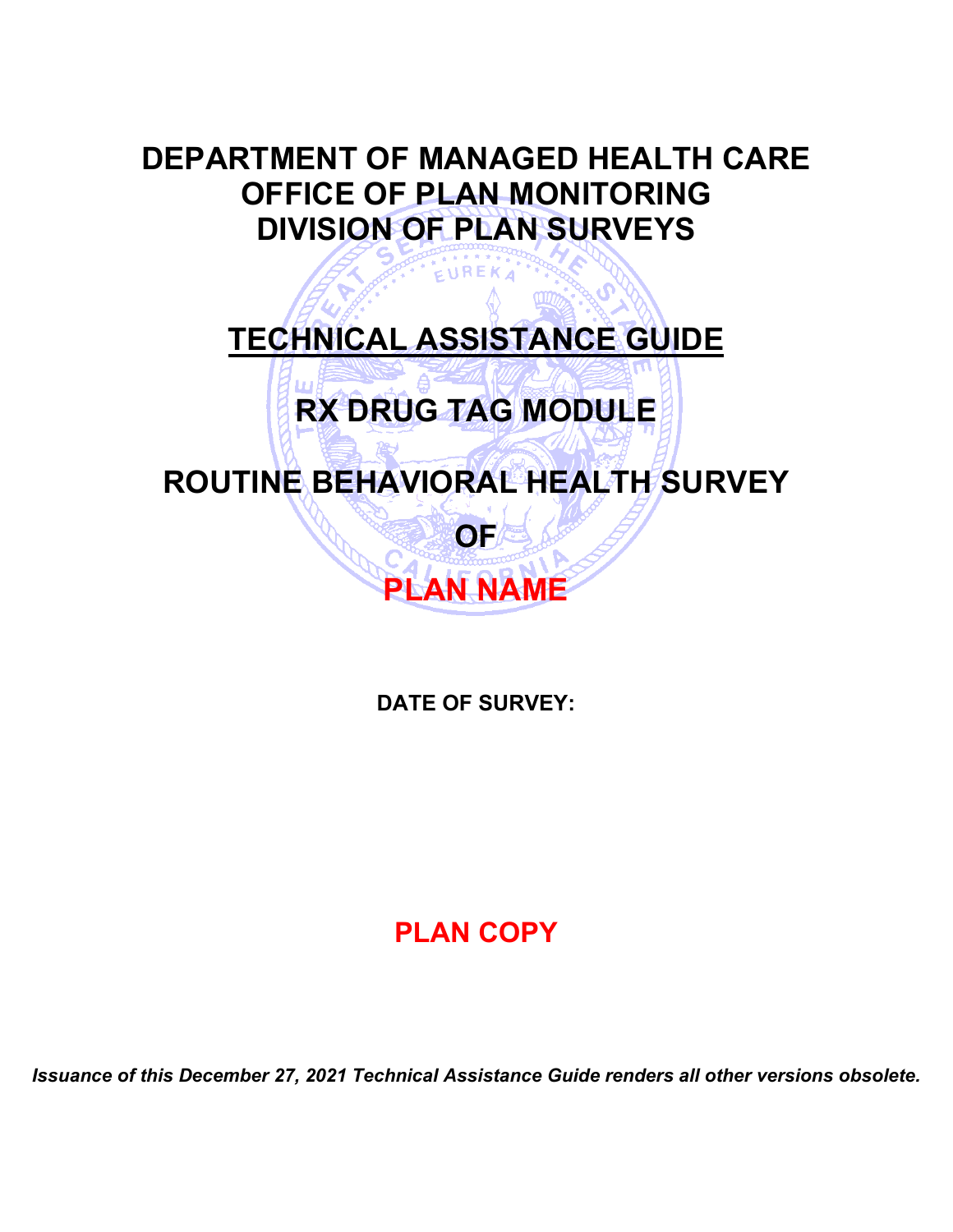### **PRESCRIPTION DRUG REQUIREMENTS**

### **TABLE OF CONTENTS**

|                                       | Requirement RX-001: Prior Authorization and Step Therapy Exception Requests |    |
|---------------------------------------|-----------------------------------------------------------------------------|----|
|                                       | <b>Review Process</b>                                                       |    |
|                                       | <b>Requirement RX-002: Formulary Exception Request Authorization</b>        | 4  |
|                                       | Requirement RX-003: Plan's Obligations Relating to Drug Previously Approved |    |
|                                       | for Enrollee Medical Condition                                              | 8  |
|                                       | <b>Requirement RX-004: Formulary Development</b>                            | 9  |
|                                       | <b>Requirement RX-005: Coverage for Mental Health Parity Prescriptions</b>  | 14 |
| <b>Statutory/Regulatory Citations</b> |                                                                             | 15 |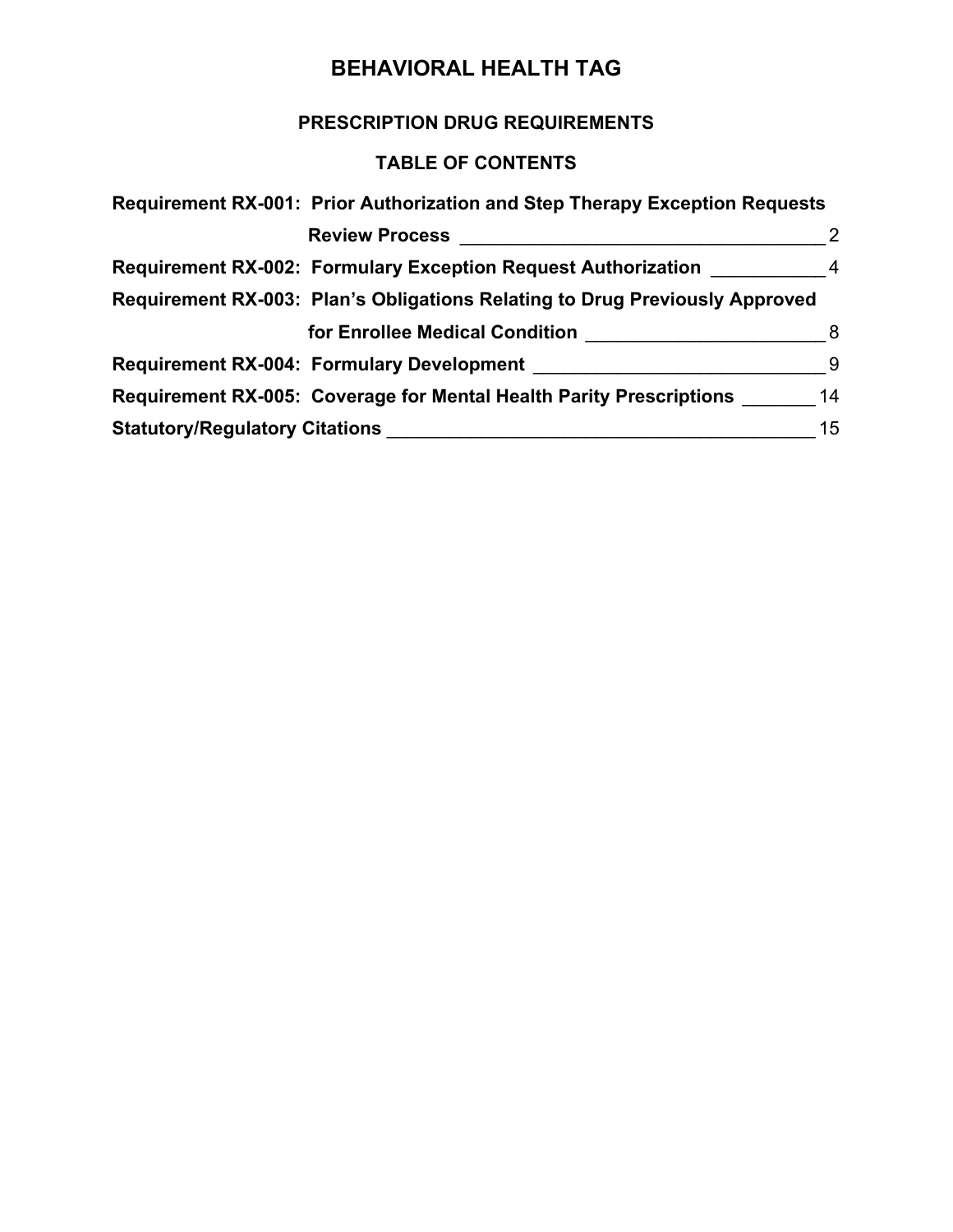### <span id="page-2-0"></span>**Requirement RX-001: Prior Authorization and Step Therapy Exception Requests Review Process**

#### **INDIVIDUAL(S)/ POSITIONS TO BE INTERVIEWED**

#### **Staff responsible for the activities described above, for example:**

- Medical Director
- UM Director
- Director or Manager of Pharmacy

#### **DOCUMENTS TO BE REVIEWED**

- Pharmacy management procedures
- Policies and procedures for reviewing requests for prior authorization for prescription drugs
- Policies and procedures for reviewing requests for an exception to the Plan's step therapy process for prescription drugs
- Delegate contracts (if the plan delegates financial risk and/or utilization management functions for prescription drug benefits)
- Policies and procedures for delegate oversight (if the plan delegates financial risk and/or utilization management functions for prescription drug benefits)
- Provider Manual
- The Plan's website
- The Plan's contracting Pharmacy Benefit Manager (PBM) website (if applicable)

#### *RX-001 - Key Element 1:*

**1. The Plan has a process for providers to obtain prior authorization for requests for prescription drugs and exceptions to the Plan's step therapy process. CA Health and Safety Code section 1367.241(a)-(c), (e)-(f), and (h); CA Health and Safety Code section 1367.244(a); 28 CCR 1300.67.241(a)-(c), (e)-(f), (h)-(i), and (m)(1)-(2).** 

|     | <b>Assessment Questions</b>                                                         |  |
|-----|-------------------------------------------------------------------------------------|--|
| 1.1 | Do the Plan's policies and procedures require providers to use Form No. 61-211      |  |
|     | to submit prior authorization requests for prescription drugs?                      |  |
|     | 1.2 Does the Plan allow providers to submit prior authorization requests for        |  |
|     | prescription drugs using an electronic prior authorization system?                  |  |
|     | 1.3 Does the Plan utilize a step therapy process for prescription drugs?            |  |
|     | 1.3.1 If yes, does the Plan require providers to use Form No. 61-211 to submit step |  |
|     | therapy exception requests?                                                         |  |
|     | 1.3.2 Do the Plan's policies and procedures treat and respond to step therapy       |  |
|     | exception requests in the same manner as requests for prior authorization for       |  |
|     | prescription drugs?                                                                 |  |
|     | 1.3.3 Does the Plan have an expeditious process in place to authorize exceptions to |  |
|     | step therapy when medically necessary?                                              |  |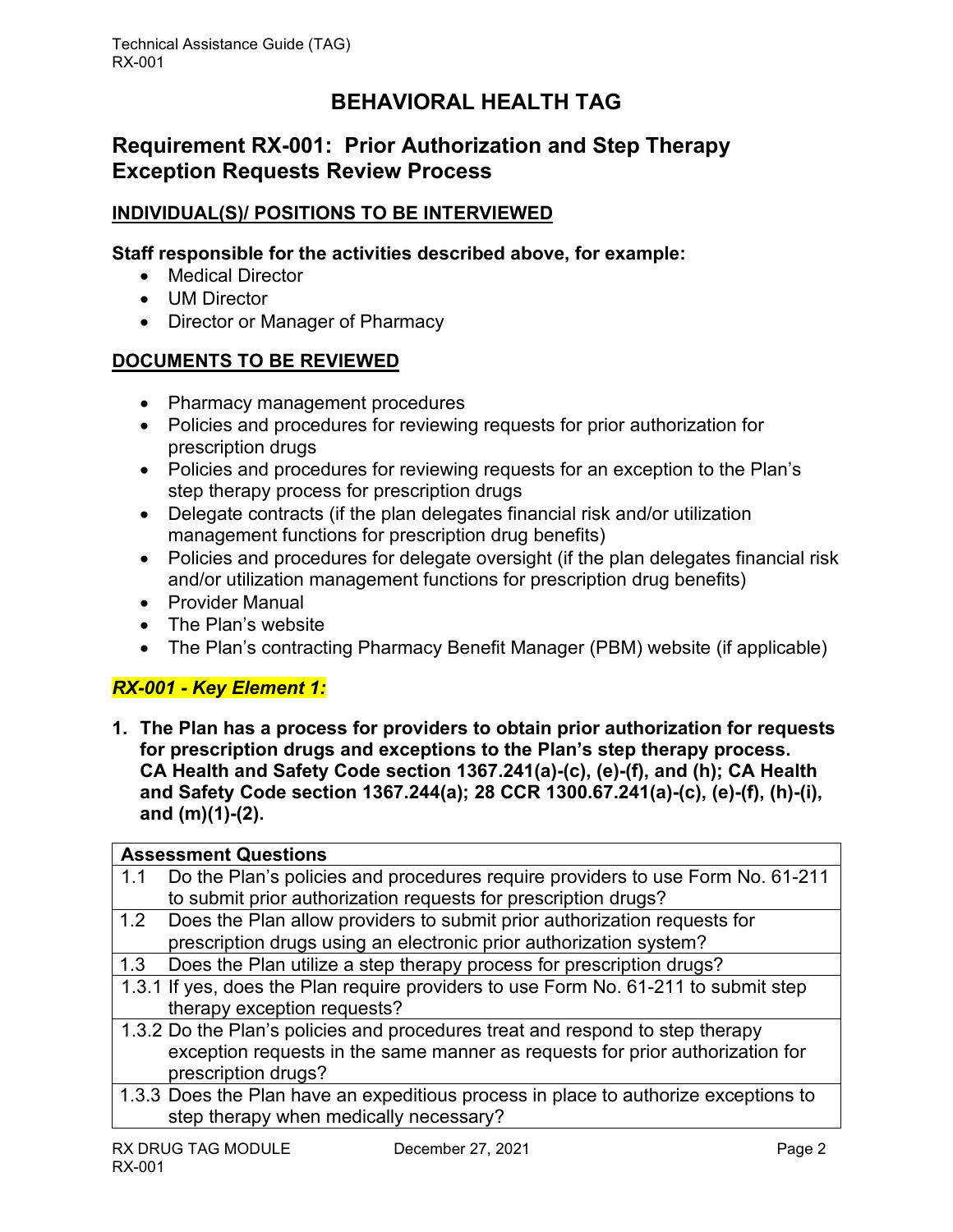| 1.4 | Do the Plan's policies and procedures require a response to exigent prior<br>authorization and step therapy exception requests within 24 hours?                                                                                                                                                                                                                         |
|-----|-------------------------------------------------------------------------------------------------------------------------------------------------------------------------------------------------------------------------------------------------------------------------------------------------------------------------------------------------------------------------|
|     | 1.4.1 If yes, do the Plan's policies and procedures specify that, if the Plan fails to<br>respond to the request within this timeframe, the request is deemed granted?                                                                                                                                                                                                  |
| 1.5 | Do the Plan's policies and procedures require a response to non-urgent prior<br>authorization and step therapy exception requests within 72 hours?                                                                                                                                                                                                                      |
|     | 1.5.1 If yes, do the Plan's policies and procedures specify that, if the Plan fails to<br>respond to the request within this timeframe, the request is deemed granted?                                                                                                                                                                                                  |
| 1.6 | Does the Plan make Form 61-211 electronically available on its website(s)?                                                                                                                                                                                                                                                                                              |
| 1.7 | Does the Plan contract with a PBM to conduct prescription drug prior<br>authorization or step therapy exception services?                                                                                                                                                                                                                                               |
|     | 1.7.1 If yes, does the Plan have written policies and procedures in place to ensure<br>that the PBM complies with section 1367.241 of the KKA and Rule<br>1300.67.241?                                                                                                                                                                                                  |
|     | 1.7.2 Does the PBM make Form 61-211 electronically available on its website(s)?                                                                                                                                                                                                                                                                                         |
| 1.8 | Does the Plan:<br>a. delegate financial risk for prescription drugs to a contracted physician<br>group;<br>b. contract with a physician group that uses its own internal prior authorization<br>process; or<br>c. delegate utilization management concerning any prescription drug,<br>regardless of the delegation of financial risk, to a contracted physician group? |

#### **End of Requirement RX-001: Prior Authorization and Step Therapy Exception Requests Review Processes**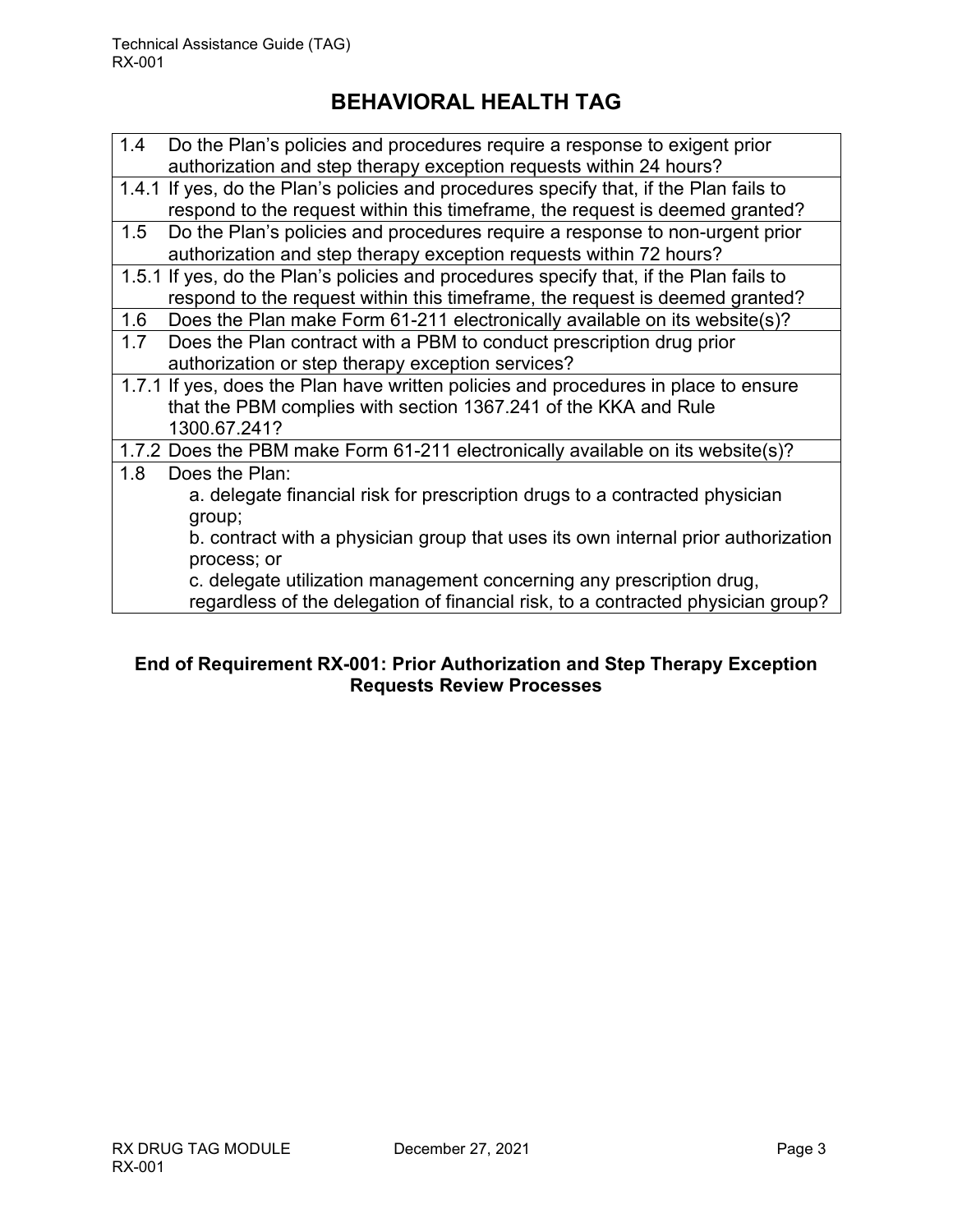### <span id="page-4-0"></span>**Requirement RX-002: Formulary Exception Request Authorization**

#### **INDIVIDUAL(S)/ POSITIONS TO BE INTERVIEWED**

#### **Staff responsible for the activities described above, for example:**

- Medical Director
- UM Director
- Director or Manager of Pharmacy

#### **DOCUMENTS TO BE REVIEWED**

- Policies and procedures for reviewing formulary exception requests, including pharmacy management procedures
- Formulary disclosures
- Evidence of Coverage
- Provider Manual
- The Plan's website
- The PBM's website (if applicable)
- Sample of formulary exception denial files to be reviewed on site
- Sample of external exception request review files to be reviewed on site, if applicable
- Formulary exception denial template letters

#### *RX-002 - Key Element 1:*

**1. The Plan provides an expeditious process for providers to obtain authorization for medically necessary non-formulary prescription drugs. CA Health and Safety Code section 1342.71(c); CA Health and Safety Code section 1367.01(e); CA Health and Safety Code section 1367.22(a); CA Health and Safety Code sections 1367.24(a)-(d) and (k); CA Health and Safety Code section 1367.241(h)(2); CA Health and Safety Code section 1368.01(a) and (c); 45 CFR 156.122(c)(1)-(4).** 

|     | <b>Assessment Questions</b>                                                                                                                                                                                                                                                                               |
|-----|-----------------------------------------------------------------------------------------------------------------------------------------------------------------------------------------------------------------------------------------------------------------------------------------------------------|
| 1.1 | Do the Plan's policies and procedures provide an expeditious process for<br>providers to obtain authorization for medically necessary non-formulary<br>prescription drugs?                                                                                                                                |
| 1.2 | If the Plan offers any individual, small group, or large group product lines, do the<br>Plan's policies and procedures require the Plan to respond to formulary<br>exception requests within 72 hours for nonurgent requests, and within 24 hours<br>if exigent circumstances exist?                      |
| 1.3 | Do the Plan's policies and procedures require that, if the Plan grants a formulary<br>exception request, the Plan not limit or exclude coverage if the prescribing<br>provider continues to prescribe the drug and the drug is appropriately prescribed<br>for treating the enrollee's medical condition? |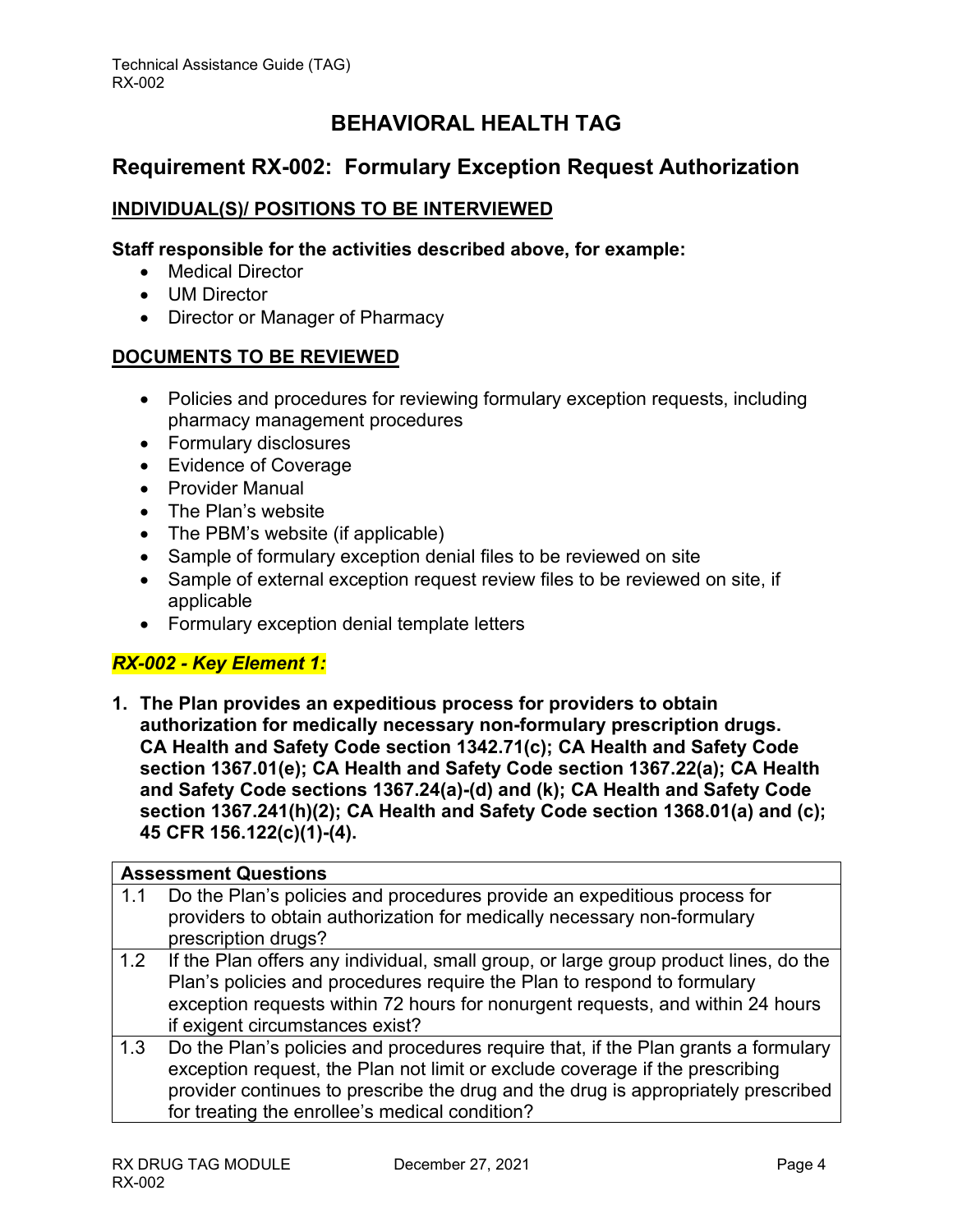<span id="page-5-0"></span>1.3.1 If the Plan offers any individual, small group, or large group product lines, do the Plan's policies and procedures require that, if the Plan grants a standard formulary exception request, the Plan provide coverage of the nonformulary drug for the duration of the prescription, including refills? 1.3.2 If the Plan offers any individual, small group, or large group product lines, do the Plan's policies and procedures require that, if the Plan grants an expedited formulary exception request, the Plan provide coverage of the nonformulary drug for the duration the exigency? 1.4 If the Plan offers any individual, small group, or large group product lines, do the Plan's policies and procedures provide a process for an enrollee, an enrollee's designee, or a prescribing provider to request that the original formulary exception request and subsequent denial of such request be reviewed by an independent review organization?<sup>[1](#page-5-0)</sup> 1.4.1 Do the Plan's policies and procedures require the Plan to make its determination on the external exception review request and notify the enrollee or the enrollee's designee and the prescribing provider of its coverage determination no later than 72 hours following receipt of the request, if the original request was a standard request for nonformulary prescription drugs? 1.4.2 Do the Plan's policies and procedures require the Plan to make its determination on the external exception review request and notify the enrollee or the enrollee's designee and the prescribing provider of its coverage determination no later than 24 hours following receipt of the request, if the original request was an expedited formulary exception request? 1.4.3 Do the Plan's policies and procedures require that, if the Plan grants an external exception review request for a standard nonformulary request, the Plan provide coverage of the non-formulary drug for the duration of the prescription? 1.4.4 Do the Plan's policies and procedures require that, if the Plan grants an external exception review request for an expedited nonformulary request, the Plan provide coverage of the non-formulary drug for the duration of the exigency? 1.5 Does the Plan describe the process by which enrollees may obtain medically necessary non-formulary drugs in the Plan's evidence of coverage and disclosure forms? 1.5.1 If yes, is the information provided in the Plan's evidence of coverage and disclosure forms consistent with the Plan's policies and procedures for obtaining medically necessary nonformulary drugs? 1.6 Does the Plan provide a written description of its formulary exception request process, including timelines, to its prescribing providers?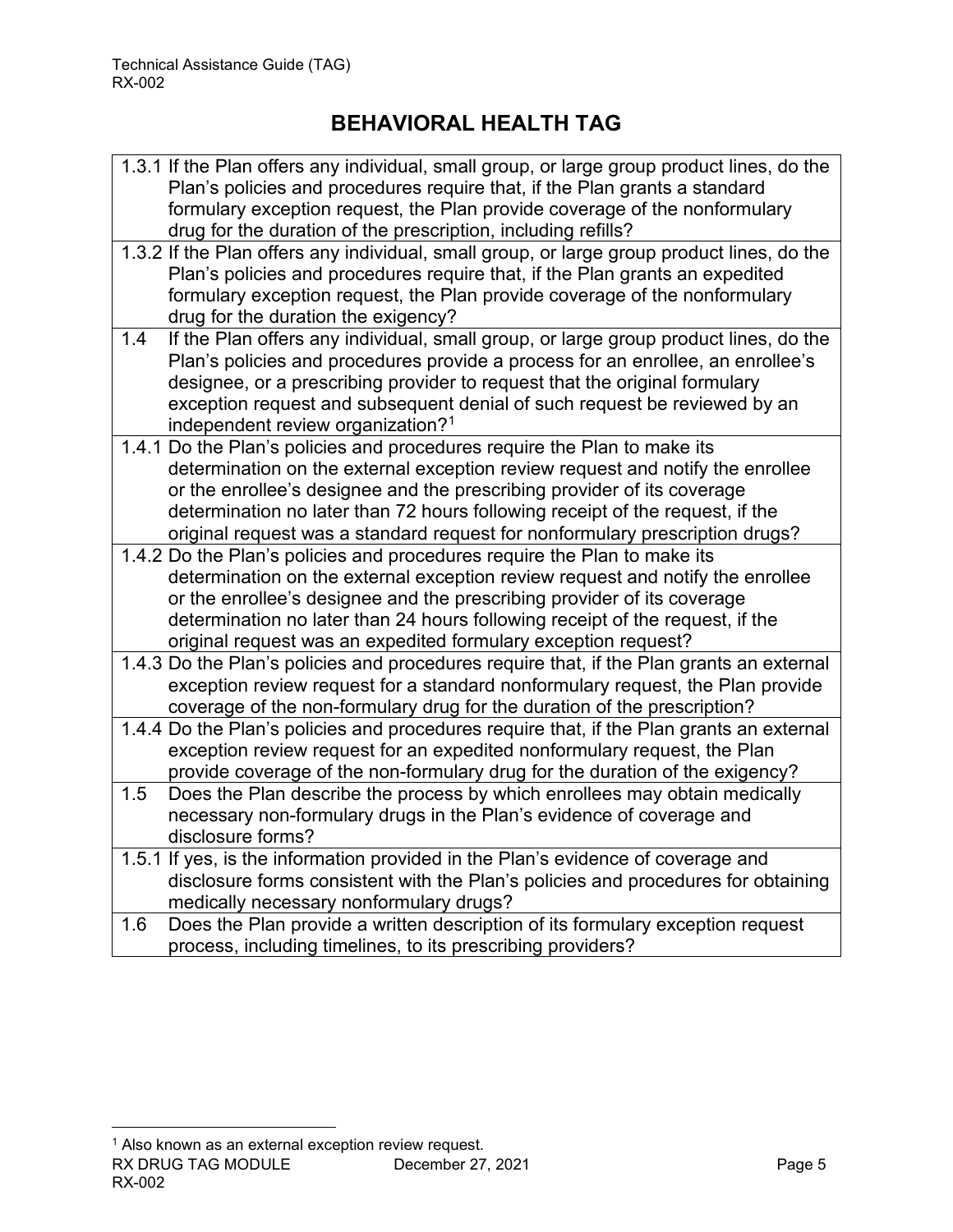#### *RX-002 - Key Element 2:*

**2. The Plan timely reviews and responds to formulary exception requests. CA Health and Safety Code section 1367.01(e); CA Health and Safety Code sections 1367.01(e) and (h)(4); CA Health and Safety Code sections 1367.24(a), (b), and (k); CA Health and Safety Code section 1368.01(a) and (c); CA Health and Safety Code section 1368.02(b); CA Health and Safety Code section 1374.30(i); 45 CFR 156.122(c)(1)-(4); 28 CCR 1300.67.241(e)(4)(A)-(E).** 

|      | <b>Assessment Questions</b>                                                         |  |
|------|-------------------------------------------------------------------------------------|--|
| 2.1  | Do the Plan's denial files validate that only licensed physicians or licensed       |  |
|      | health care professionals (competent to evaluate the clinical issues) make          |  |
|      | decisions to deny medically necessary non-formulary drugs?                          |  |
| 2.2  | For standard formulary exception requests, does the Plan notify the enrollee or     |  |
|      | the enrollee's designee and the prescribing provider of the Plan's decision within  |  |
|      | 72 hours after the Plan receives the request?                                       |  |
| 2.3  | For exigent formulary exception requests, does the Plan notify the enrollee or      |  |
|      | the enrollee's designee and the prescribing provider of the Plan's coverage         |  |
|      | determination within 24 hours after the Plan receives the request?                  |  |
| 2.4  | If the Plan denies a provider's formulary exception request as not medically        |  |
|      | necessary, do the Plan's denial notices include a clear and concise explanation     |  |
|      | of the reasons for the Plan's decision?                                             |  |
| 2.5  | Do the Plan's denial notices include a description of the criteria and/or           |  |
|      | guidelines used for the Plan's decision?                                            |  |
| 2.6  | Do the Plan's denial notices include the clinical reasons for the denial?           |  |
| 2.7  | Do the Plan's denial notices to the prescribing provider include the name and       |  |
|      | the direct telephone number or telephone extension of the professional that         |  |
|      | made the determination?                                                             |  |
| 2.8  | Do the Plan's denial notices indicate that the enrollee may file a grievance to the |  |
|      | Plan if the enrollee objects to the disapproval, including any alternative drug or  |  |
|      | treatment offered by the Plan?                                                      |  |
| 2.9  | Do the Plan's denial notices indicate that the enrollee may file a grievance        |  |
|      | seeking an external exception request review?                                       |  |
| 2.10 | Do the Plan's denial notices include information as to how the enrollee may file    |  |
|      | a grievance with the Plan, including how to seek an external exception request      |  |
|      | review by an independent review organization?                                       |  |
|      | 2.11 Do the Plan's denial letters include the paragraph required by section         |  |
|      | 1368.02(b)?                                                                         |  |

#### *RX-002 - Key Element 3:*

**3. The Plan provides for timely reviews of formulary exception request denials by an independent review organization. CA Health and Safety Code section 1367.24(k); CA Health and Safety Code section 1368.01(a) and (c); 45 CFR 156.122(c)(3)(i)-(ii).**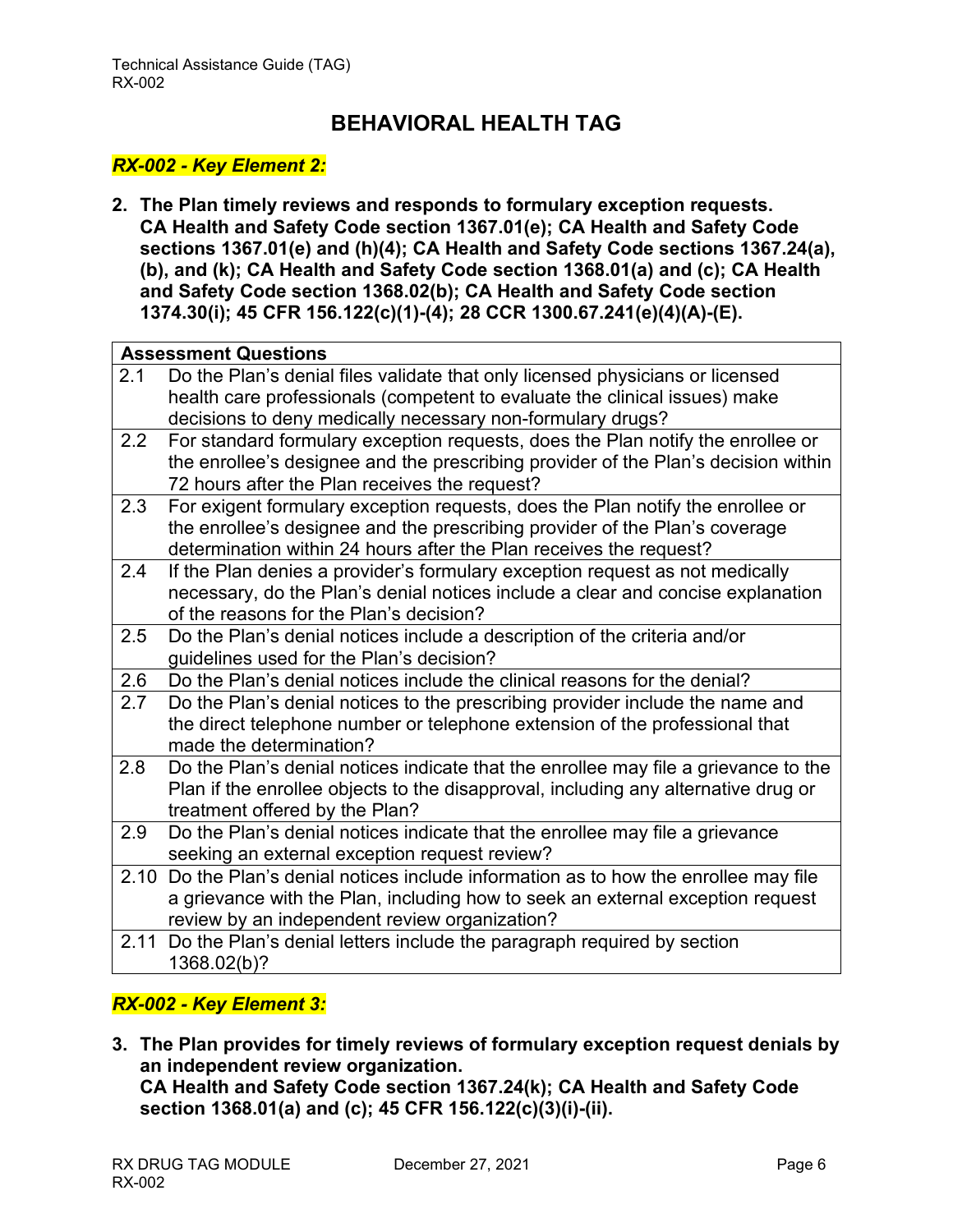|     | <b>Assessment Questions</b>                                                                                                                                                                                                                                                                                                                                       |
|-----|-------------------------------------------------------------------------------------------------------------------------------------------------------------------------------------------------------------------------------------------------------------------------------------------------------------------------------------------------------------------|
| 3.1 | Are all external exception request reviews completed by an independent review<br>organization?                                                                                                                                                                                                                                                                    |
| 3.2 | If the enrollee, the enrollee's designee, or the prescribing provider requests an<br>external exception request review for a standard formulary exception request,<br>does the Plan notify the enrollee or the enrollee's designee and the prescribing<br>provider of the Plan's coverage determination within 72 hours after the Plan<br>receives the request?   |
| 3.3 | If the enrollee, the enrollee's designee, or the prescribing provider requests an<br>external exception request review for an expedited formulary exception request,<br>does the Plan notify the enrollee or the enrollee's designee and the prescribing<br>provider of the Plan's coverage determination within 24 hours after the Plan<br>receives the request? |

#### **End of Requirement RX-002: Formulary Exception Request Authorization**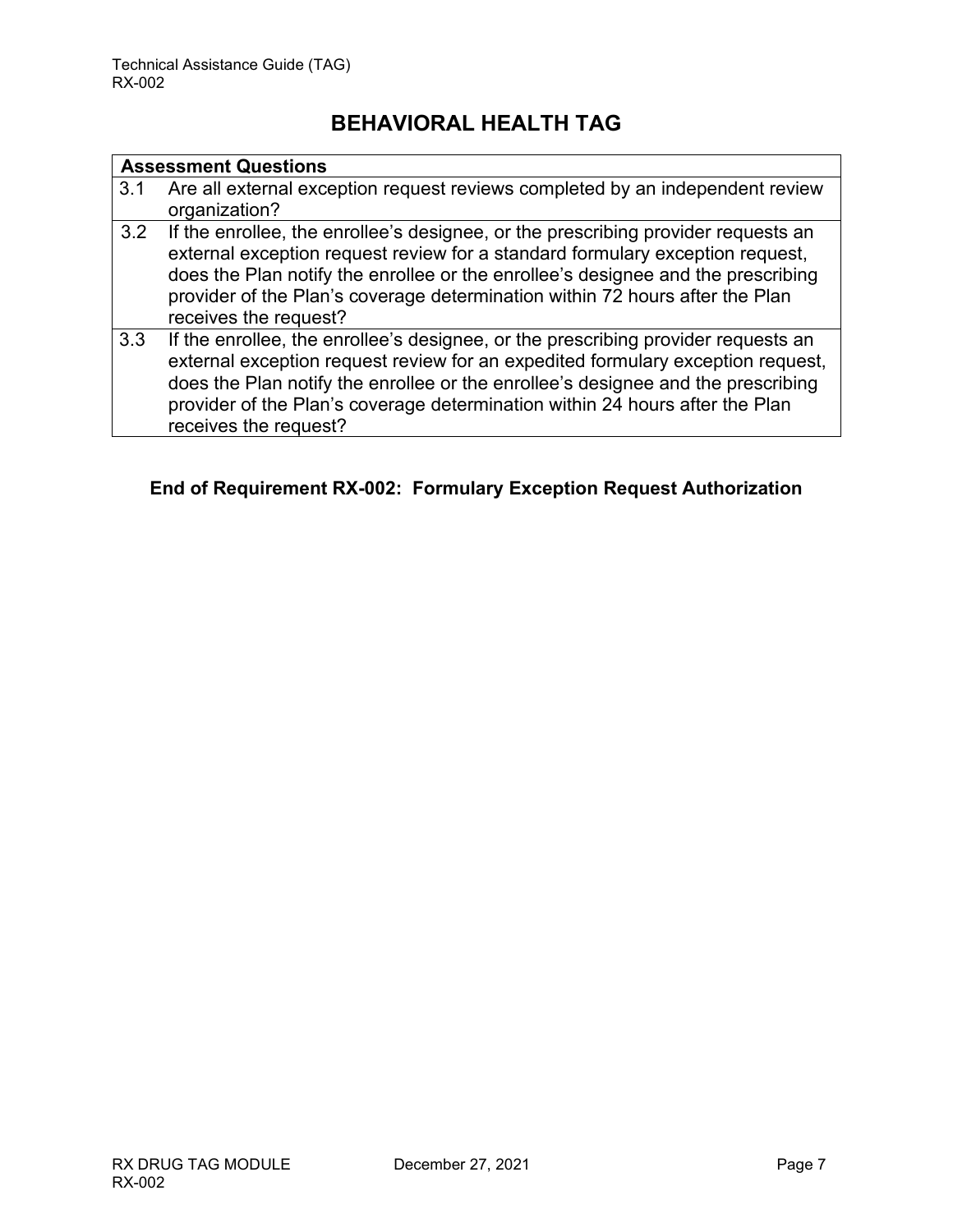### <span id="page-8-0"></span>**Requirement RX-003: Plan's Obligations Relating to Drug Previously Approved for Enrollee Medical Condition**

#### **INDIVIDUAL(S)/ POSITIONS TO BE INTERVIEWED**

#### **Staff responsible for the activities described above, for example:**

• None

#### **DOCUMENTS TO BE REVIEWED**

- Policies and procedures for approving prescriptions previously approved for coverage by the plan for the medical condition.
- EOC sections referencing prescription coverage

#### *RX-003 - Key Element 1:*

**1. The Plan does not limit or exclude coverage for a drug the Plan previously approved for an enrollee for the medical condition. CA Health and Safety Code section 1367.22(a).** 

#### **Assessment Question**

1.1 Do the Plan's policies and procedures require coverage of a prescription previously approved for coverage by the Plan for the enrollee's medical condition if the Plan's prescribing provider continues to prescribe the drug and the drug is appropriately prescribed for treating the enrollee's medical condition?

#### **End of Requirement RX-003: Plan's Obligations Relating to Drug Previously Approved for Enrollee Medical Condition**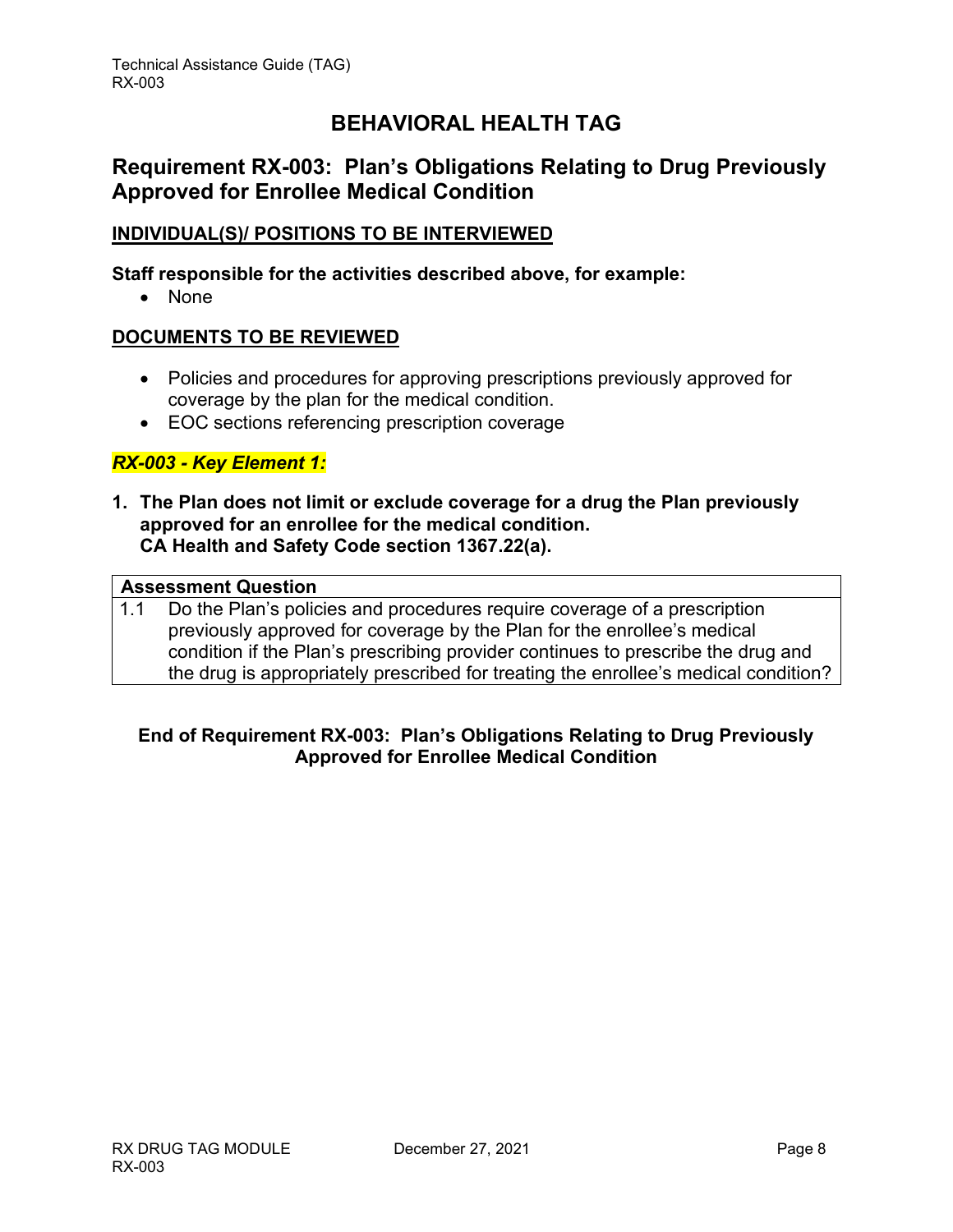### <span id="page-9-0"></span>**Requirement RX-004: Formulary Development**

#### **INDIVIDUAL(S)/ POSITIONS TO BE INTERVIEWED**

#### **Staff responsible for the activities described above, for example:**

- Medical Director
- UM Director
- Director or Manager of Pharmacy
- Pharmacy and Therapeutics Committee Member (if feasible)
- PBM Representative, if applicable

#### **DOCUMENTS TO BE REVIEWED**

- Pharmacy management procedures
- Policies and procedures for developing and modifying the Plan's formulary
- Resumes of members of the Plan's Pharmacy and Therapeutics Committee or other formulary decision-making body
- Policies and/or procedures governing conflicts of interest on the Plan's Pharmacy and Therapeutics Committee or other formulary decision-making body
- Minutes of the Pharmacy and Therapeutics Committee or other formulary decision-making body
- Plan's website
- Policies and/or procedures for updating the Plan's formulary or formularies
- EOC sections referencing the Plan's formulary and prescription coverage
- Plan's formulary or formularies for nongrandfathered individual and small group products

#### *RX-004 - Key Element 1:*

**1. The Plan maintains a pharmacy and therapeutic committee responsible for developing, maintaining, and overseeing the Plan's formulary or formularies. CA Health and Safety Code section 1363.5(b); CA Health and Safety Code section 1367.41(a)-(f); CA Health and Safety Code section 1367.24(e)(2); 28 CCR 1300.67.24(b)(2) and (3).** 

|     | <b>Assessment Questions</b>                                                         |  |
|-----|-------------------------------------------------------------------------------------|--|
| 1.1 | Does the Plan maintain a pharmacy and therapeutics committee?                       |  |
| 1.2 | Does the membership of the Plan's pharmacy and therapeutics committee               |  |
|     | board represent a sufficient number of clinical specialties to adequately meet      |  |
|     | the needs of enrollees?                                                             |  |
|     | 1.2.1 Does the Plan's pharmacy and therapeutics committee membership include        |  |
|     | psychiatrists, pediatricians, and/or other mental health-prescribing practitioners? |  |
| 1.3 | Does the Plan's pharmacy and therapeutic committee consist of at least a            |  |
|     | majority of practicing physicians, practicing pharmacists, and other practicing     |  |
|     | health professionals licensed to prescribe drugs?                                   |  |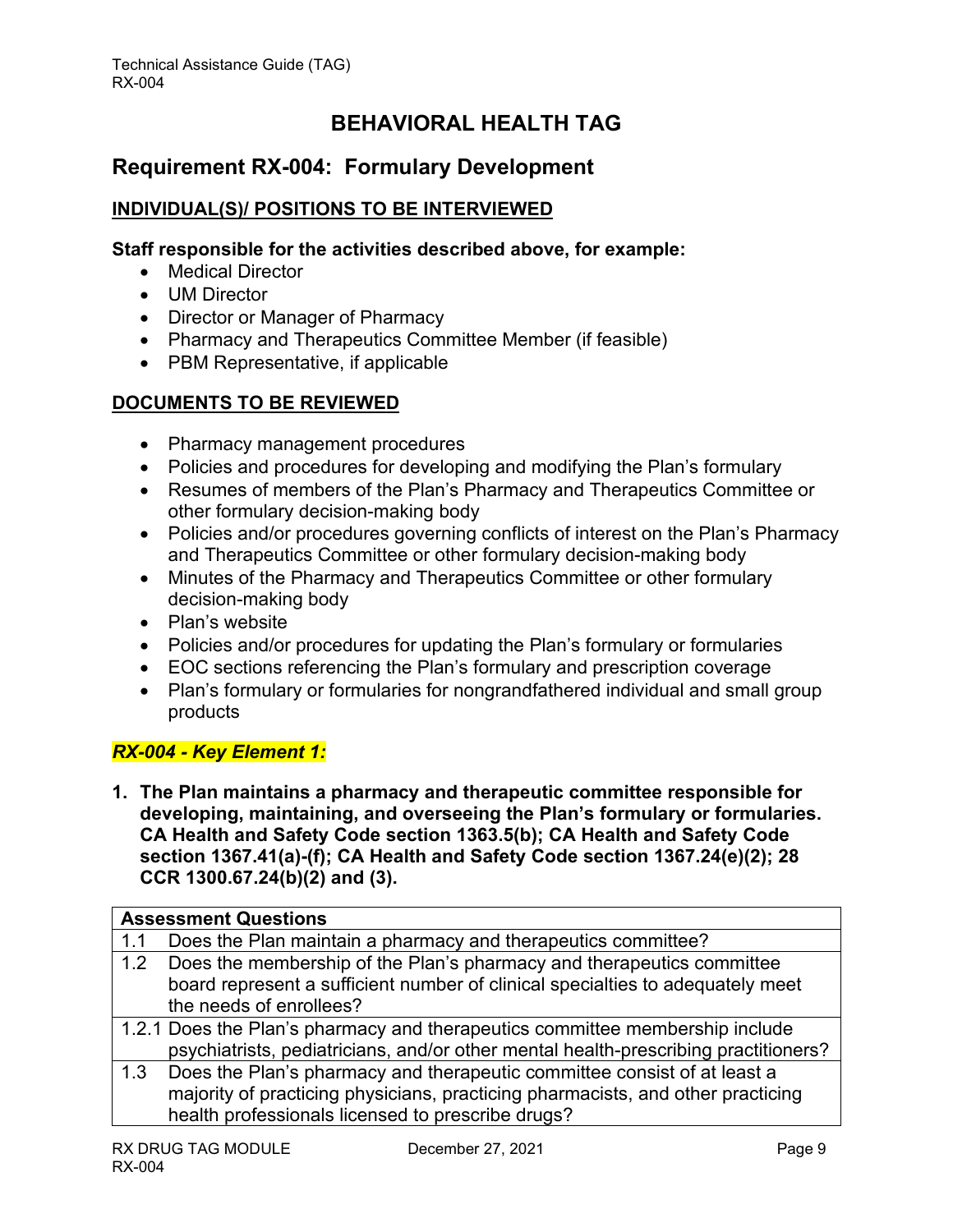| 1.4 | Does the Plan maintain policies and/or procedures to identify whether a member<br>of the Plan's pharmacy and therapeutics committee has a conflict of interest<br>with respect to a pharmaceutical drug issuer or manufacturer?                    |
|-----|----------------------------------------------------------------------------------------------------------------------------------------------------------------------------------------------------------------------------------------------------|
| 1.5 | Does at least 20% of the Plan's pharmacy and therapeutics committee have no<br>conflict of interest with respect to any pharmaceutical issuer or manufacturer?                                                                                     |
| 1.6 | Does the Plan maintain policies requiring a member of the pharmacy and<br>therapeutics committee to abstain from voting on any issue in which the<br>member has a conflict of interest with respect to a pharmaceutical issuer or<br>manufacturer? |
| 1.7 | Does the Plan's pharmacy and therapeutics committee meet at least quarterly?                                                                                                                                                                       |
| 1.8 | Does the Plan's pharmacy and therapeutics committee document its rationale<br>for decisions regarding the development of, or revisions to, the Plan's formulary<br>list?                                                                           |
| 1.9 | Does the pharmacy and therapeutics committee develop and document<br>procedures to ensure appropriate drug review and inclusion?                                                                                                                   |
|     | 1.10 Does the pharmacy and therapeutics committee review policies that quide<br>exceptions and other utilization processes, including drug utilization review,<br>quantity limits, and therapeutic interchange?                                    |
|     | 1.11 Does the pharmacy and therapeutics committee review and analyze treatment<br>protocols and procedures related to the Plan's formulary list at least annually?                                                                                 |
|     | 1.12 Does the pharmacy and therapeutics committee review and approve all clinical<br>prior authorization criteria, step therapy protocols, and quantity limit restrictions<br>applied to covered prescription drugs?                               |

#### *RX-004 - Key Element 2:*

**2. The Plan posts its formulary or formularies for each product on its website in a manner that is accessible and searchable by potential enrollees, enrollees, providers, the general public, the Department, and federal agencies. CA Health and Safety Code section 1367.20; CA Health and Safety Code section 1367.205(a)(1)-(3), (b)(1); 28 CCR 1300.67.205(b)(1)-(5), (c)(1)-(7), (d)(1), (2), (4)-(13), (15), (16), (18) and (19).** 

|     | <b>Assessment Questions</b>                                                                                                                                                                                            |
|-----|------------------------------------------------------------------------------------------------------------------------------------------------------------------------------------------------------------------------|
| 2.1 | Does the Plan post its formulary or formularies for each product on its<br>website?                                                                                                                                    |
|     |                                                                                                                                                                                                                        |
| 2.2 | Are each of the Plan's formularies accessible and searchable?                                                                                                                                                          |
| 2.3 | Does the Plan update its formulary or formularies with any changes on a<br>monthly basis?                                                                                                                              |
| 2.4 | Do each of the Plan's formularies include the following sections in the order<br>listed:<br>(1) Cover page;<br>(2) Table of contents;<br>(3) Informational section;<br>(4) Categorical list of prescription drugs; and |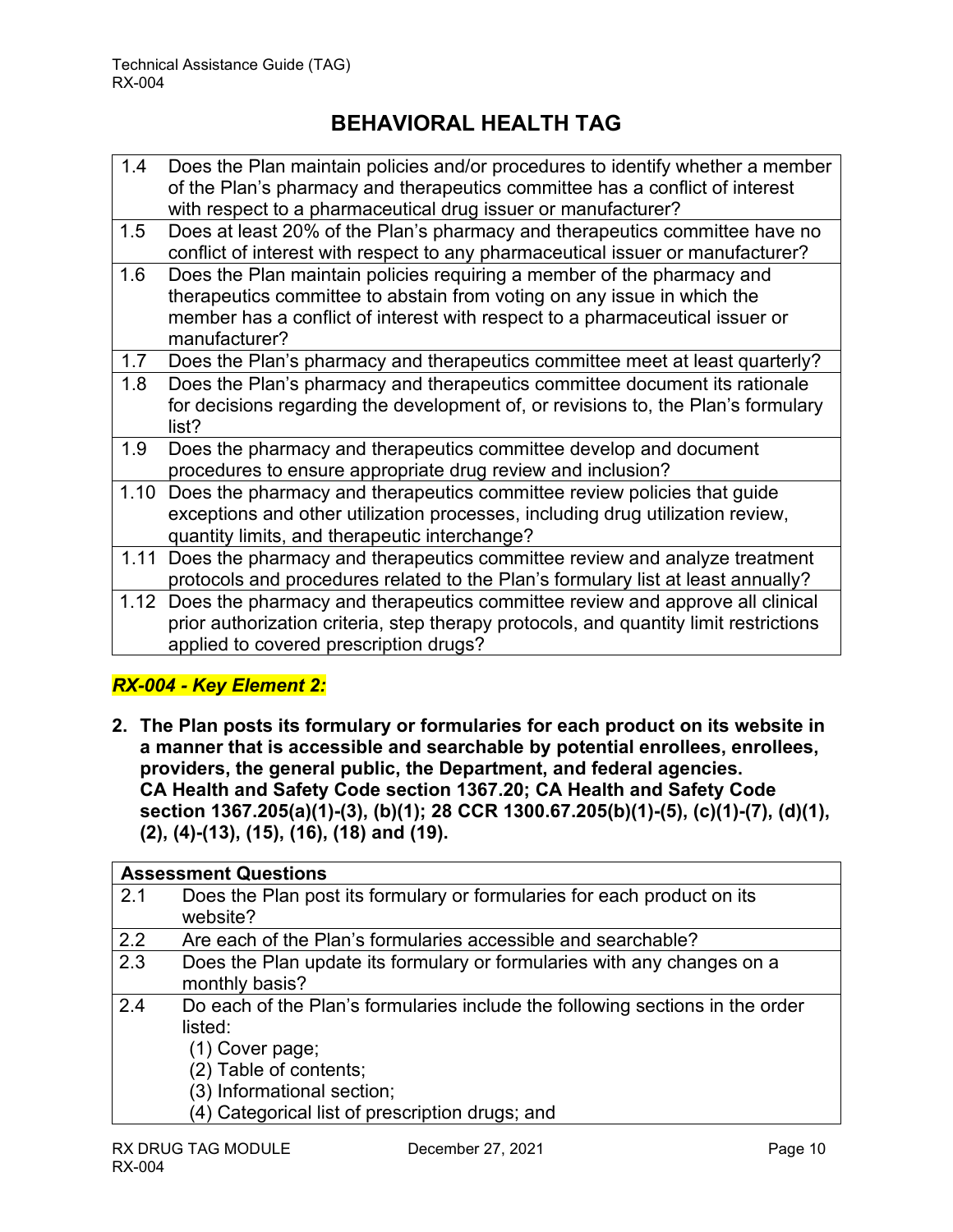|       | (5) Index of prescription drugs.                                                |         |
|-------|---------------------------------------------------------------------------------|---------|
| 2.5   | Does each formulary include a cover page?                                       |         |
| 2.5.1 | Does the cover page include the title of the document?                          |         |
| 2.5.2 | Does the coverage page include the name of the health plan offering the         |         |
|       | formulary?                                                                      |         |
| 2.5.3 | Does the cover page include the name of each health plan product to which       |         |
|       | the formulary applies?                                                          |         |
| 2.5.4 | Does the cover page include the date the formulary was last updated?            |         |
| 2.5.5 | Does the cover page include a notice that the formulary is subject to change    |         |
|       | and all previous versions of the formulary are no longer in effect?             |         |
| 2.5.6 | Does the cover page include a direct website link/URL for the location of the   |         |
|       | electronic version of the formulary posted on the Plan's public website?        |         |
| 2.5.7 | Does the cover page include either:                                             |         |
|       | (a) a direct website link/URL for the location of plan-specific coverage        |         |
|       | documents that include cost sharing applicable to prescription drugs for        |         |
|       | each health plan product to which the formulary applies; OR                     |         |
|       | (b) specific instructions for locating plan-specific coverage documents that    |         |
|       | include cost sharing applicable to prescription drugs for each health plan      |         |
|       | product to which the formulary applies?                                         |         |
| 2.6   | Does the informational section for each formulary include instructions for      |         |
|       | contacting the Plan's customer service department?                              |         |
| 2.7   | Does the informational section for each formulary include a definition section? |         |
| 2.8   | Does the informational section for each formulary include instructions for      |         |
|       | locating a prescription drug in the categorical list of prescription drugs?     |         |
| 2.9   | Does the informational section for each formulary include a description of how  |         |
|       | drugs are listed in the categorical list of prescription drugs?                 |         |
| 2.9.1 | Does the description explain a drug is listed alphabetically by its brand and   |         |
|       | generic names in the therapeutic category and class to which it belongs?        |         |
| 2.9.2 | Does the description explain the generic name of a brand name drug is           |         |
|       | included after the brand name in parenthesis in all bold and italicized         |         |
|       | lowercase letters?                                                              |         |
| 2.9.3 | Does the description explain if a generic equivalent for a brand name is        |         |
|       | available, and both the brand name and generic equivalents are covered, the     |         |
|       | generic drug will be listed separately from the brand name drug in all bold and |         |
|       | italicized lower case letters?                                                  |         |
| 2.9.4 | Does the description explain that, in the event a generic drug is marketed      |         |
|       | under a proprietary, trademark protected brand name, the brand name will be     |         |
|       | listed in all CAPITAL letters after the generic name in parentheses and regular |         |
|       | typeface with first letter of each word capitalized?                            |         |
| 2.9.5 | Does the description include an example of a drug available both as a brand     |         |
|       | name drug and a generic equivalent to illustrate how such a drug is listed?     |         |
| 2.10  | Does the informational section for each formulary include a description of the  |         |
|       | drug tiers (if the drugs are grouped into tiers) that                           |         |
|       | (i) accurately describes the types of prescription drugs placed in each tier    |         |
|       | and                                                                             |         |
|       | RX DRUG TAG MODULE<br>December 27, 2021                                         | Page 11 |
|       |                                                                                 |         |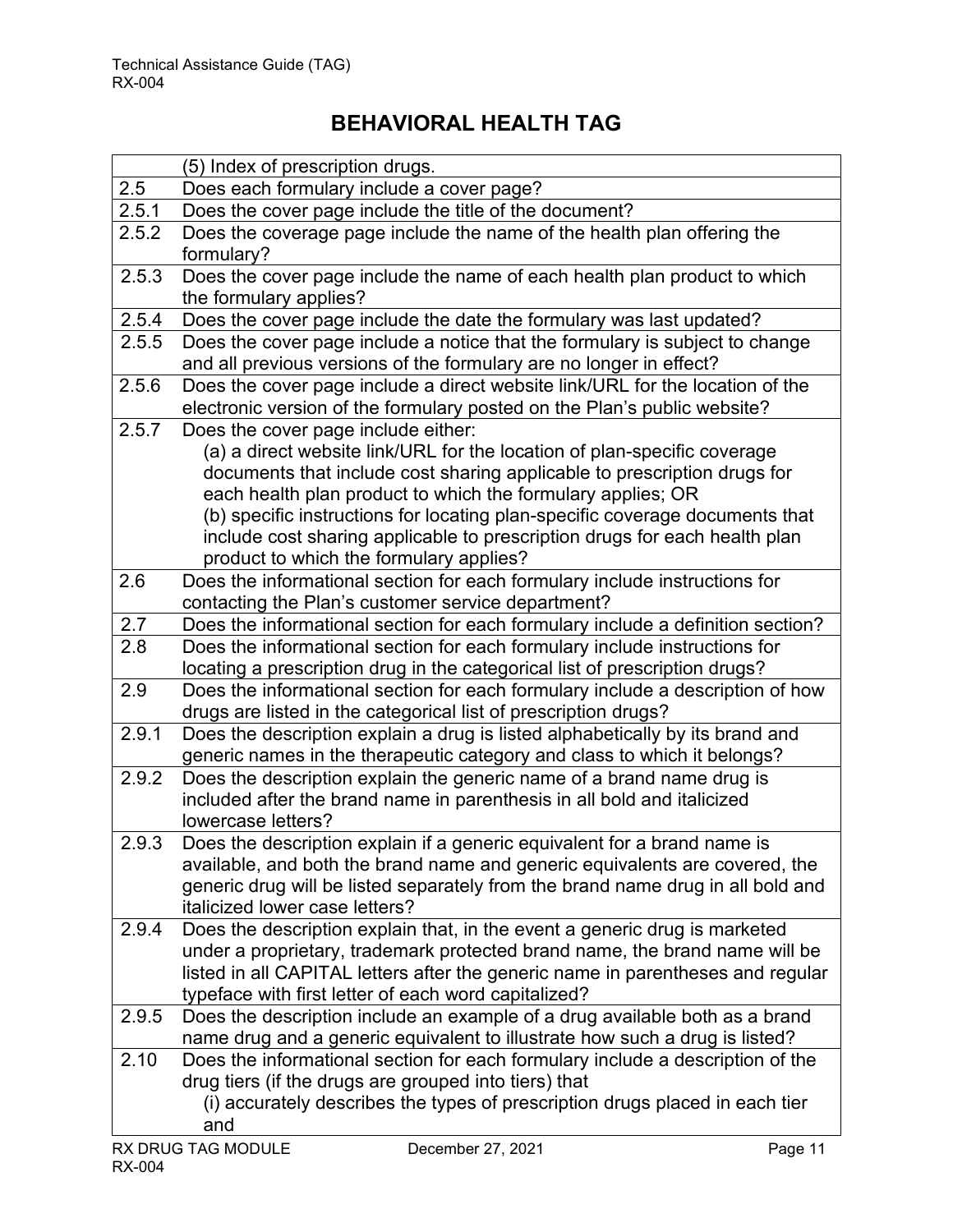|      | (ii) explains how to determine which                                                                                                                                                                                                                                                                                                                                                                                                                                                  |
|------|---------------------------------------------------------------------------------------------------------------------------------------------------------------------------------------------------------------------------------------------------------------------------------------------------------------------------------------------------------------------------------------------------------------------------------------------------------------------------------------|
|      | (A) prescription drugs are preferred drugs and                                                                                                                                                                                                                                                                                                                                                                                                                                        |
|      | (B) the cost sharing for each drug tier?                                                                                                                                                                                                                                                                                                                                                                                                                                              |
| 2.11 | Does the informational section of each formulary include a description of all<br>utilization management restrictions the Plan imposes on prescription drug<br>coverage, including, but not limited to, prior authorization requirements, step<br>therapy requirements, quantity limits, and network limitations on access                                                                                                                                                             |
|      | including specialty pharmacy restrictions?                                                                                                                                                                                                                                                                                                                                                                                                                                            |
| 2.12 | Does the informational section of each formulary include information about the<br>differences between drugs covered under the medical benefit and drugs<br>covered under the outpatient benefit and instructions on how to obtain<br>coverage information concerning drugs covered under the medical benefit?                                                                                                                                                                         |
| 2.13 | Does the informational section of each formulary include notice that the health<br>plan will update the formulary with any changes on a monthly basis?                                                                                                                                                                                                                                                                                                                                |
|      | 2.13.1 Does the informational section include a description of the types of changes a<br>health plan may make to the formulary during the policy year and the dates on<br>which such changes shall be effective, including (at a minimum) (A) change in<br>drug or dosage form; (B) changes in tier placement of a drug that results in an<br>increase in cost sharing; and (C) any changes of utilization management<br>restrictions, including any additions of these restrictions? |
| 2.14 | Does the informational section include an explanation that the presence of a<br>prescription drug on the formulary does not guarantee an enrollee will be<br>prescribed the prescription drug by their prescribing provider for a particular<br>medical condition?                                                                                                                                                                                                                    |
| 2.15 | Does the informational section of each formulary include notice that the Plan<br>shall cover nonformulary drugs when medically necessary and a detailed<br>description of the process for requesting coverage of a nonformulary drug?                                                                                                                                                                                                                                                 |
|      | 2.15.1 Does the description state that the Plan shall notify the enrollee or the<br>enrollee's designee and the enrollee's prescribing provider of its coverage<br>determination within 24 hours of receipt of exigent request and within 72 hours<br>of receipt of all other requests?                                                                                                                                                                                               |
| 2.16 | Does the informational section of each formulary include instructions on how<br>to locate and fill a prescription through a network retail pharmacy, mail order<br>pharmacy, and specialty pharmacy, as applicable?                                                                                                                                                                                                                                                                   |
| 2.17 | Does the informational section of each formulary include a detailed description<br>of the process for requesting prior authorization or a step therapy exception?                                                                                                                                                                                                                                                                                                                     |
|      | 2.17.1 Does the description state that if the Plan fails to respond to a completed prior<br>authorization or step therapy exception request within 72 hours of receiving a<br>non-urgent request and 24 hours of receiving a request based on exigent<br>circumstances, the request is deemed granted?                                                                                                                                                                                |
| 2.18 | Does the informational section of each formulary include notice that a health<br>plan may not limit or exclude coverage for a drug if the health plan previously<br>approved coverage of the drug for the enrollee's medical condition and the<br>prescribing provider continues to prescribe the drug for the medical condition,                                                                                                                                                     |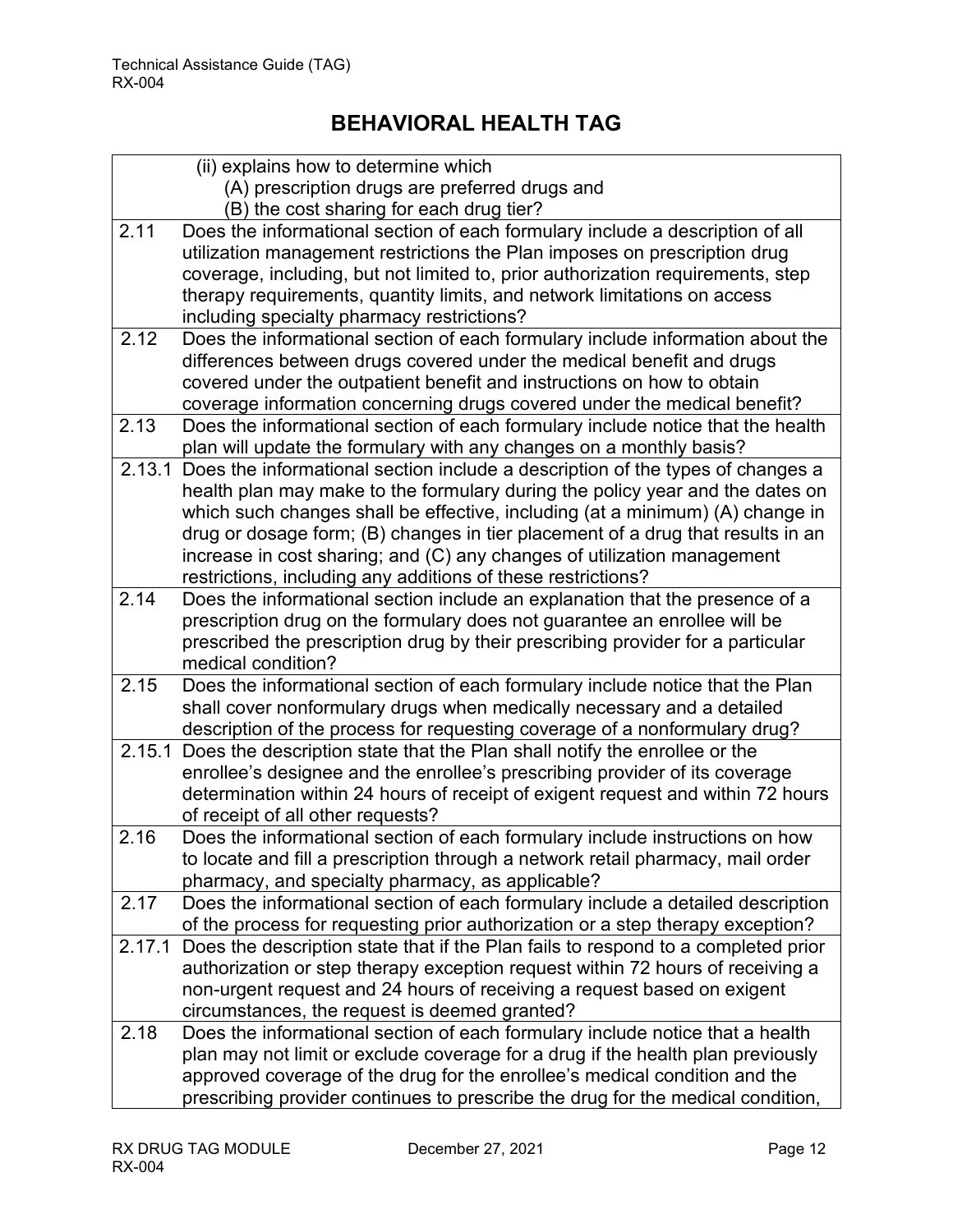|      | provided the drug is appropriately prescribed and safe and effective for<br>treating the enrollee's medical condition?                                                                                                                                                                                |
|------|-------------------------------------------------------------------------------------------------------------------------------------------------------------------------------------------------------------------------------------------------------------------------------------------------------|
| 2.19 | Does the informational section of each formulary include a description of the<br>coverage provided under the outpatient prescription drug benefit for drugs,<br>devices, and FDA-approved products for preventative, contraceptive, and<br>diabetes care?                                             |
|      | 2.19.1 Does this description include a detailed explanation of the requirements and<br>process to acquire these drugs, devices, and products through the outpatient<br>prescription drug benefit?                                                                                                     |
| 2.20 | Does the informational section of each formulary include a detailed description<br>of the process for requesting coverage and obtaining drugs that are subject to<br>specialty pharmacy restrictions or other network limitations on coverage, if<br>applicable to any drugs listed on the formulary? |
| 2.21 | Does the informational section of each formulary include an annotated legend<br>or key to all abbreviations, symbols, and notations used in the formulary?                                                                                                                                            |

### **End of Requirement RX-004: Formulary Development**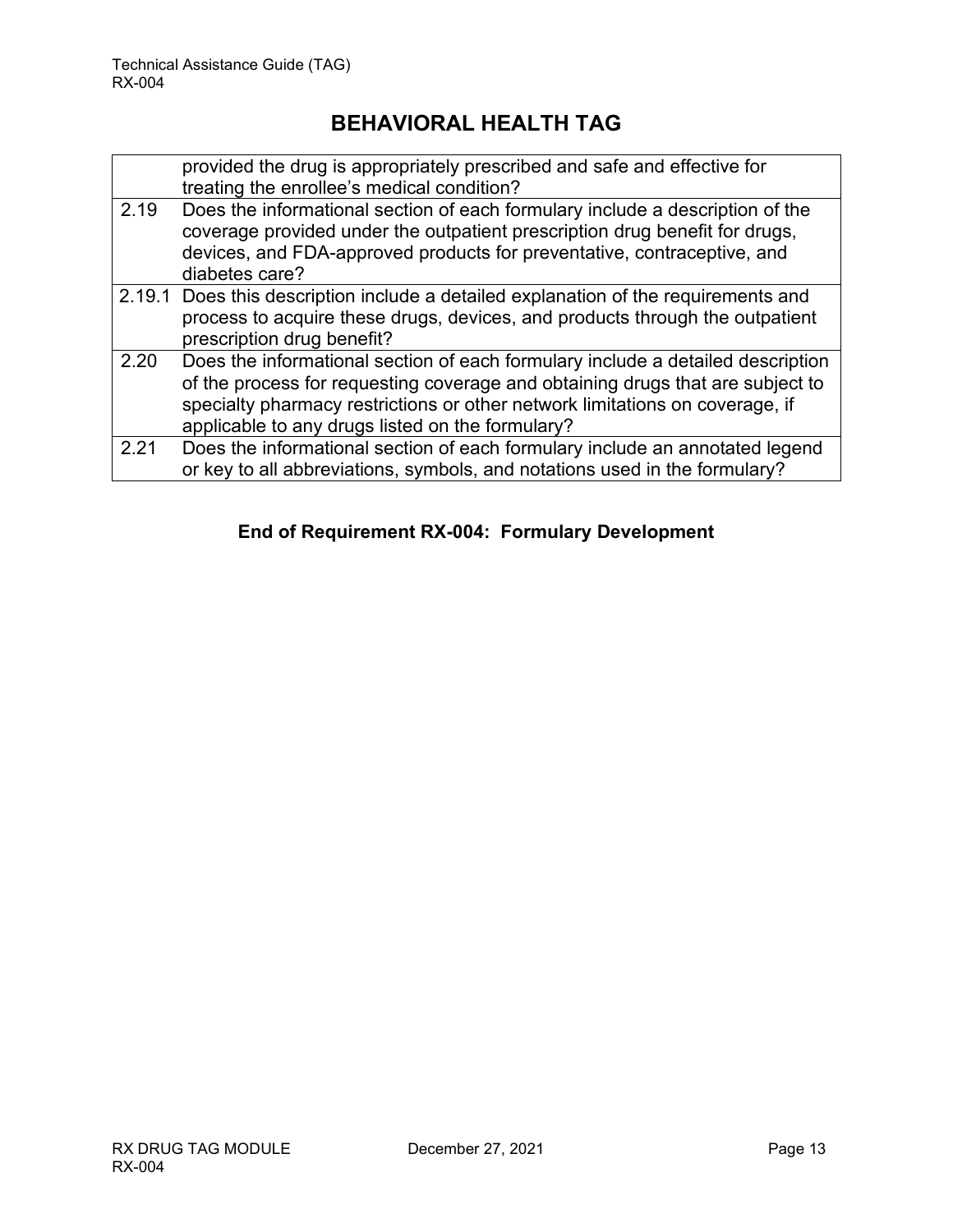### <span id="page-14-0"></span>**Requirement RX-005: Coverage for Mental Health Parity Prescriptions**

#### **INDIVIDUAL(S)/ POSITIONS TO BE INTERVIEWED**

#### **Staff responsible for the activities described above, for example:**

- Medical Director
- UM Director
- Director or Manager of Pharmacy

#### **DOCUMENTS TO BE REVIEWED**

- Policies, procedures and protocol documents related to application of limits
- Member materials regarding prescription benefit limits
- Pharmacy management procedures

#### *RX-005 - Key Element 1:*

**1. The Plan provides prescription coverage for the diagnosis and medically necessary treatment of mental health parity diagnoses under the same terms and conditions applied to other medical conditions.** 

**CA Health and Safety Code sections 1374.72(a) and (b)(4). [Effective until 12/31/2020]**

**CA Health and Safety Code sections 1374.72(a) and (b)(3). [Effective as of 01/01/2021]**

#### **Assessment Question**

1.1 Are the Plan's coverage limits and co-payments for psycho-pharmacologic drugs consistent with or not more stringent than limits for medical prescriptions?

#### **End of Requirement RX-005: Coverage for Mental Health Parity Prescriptions**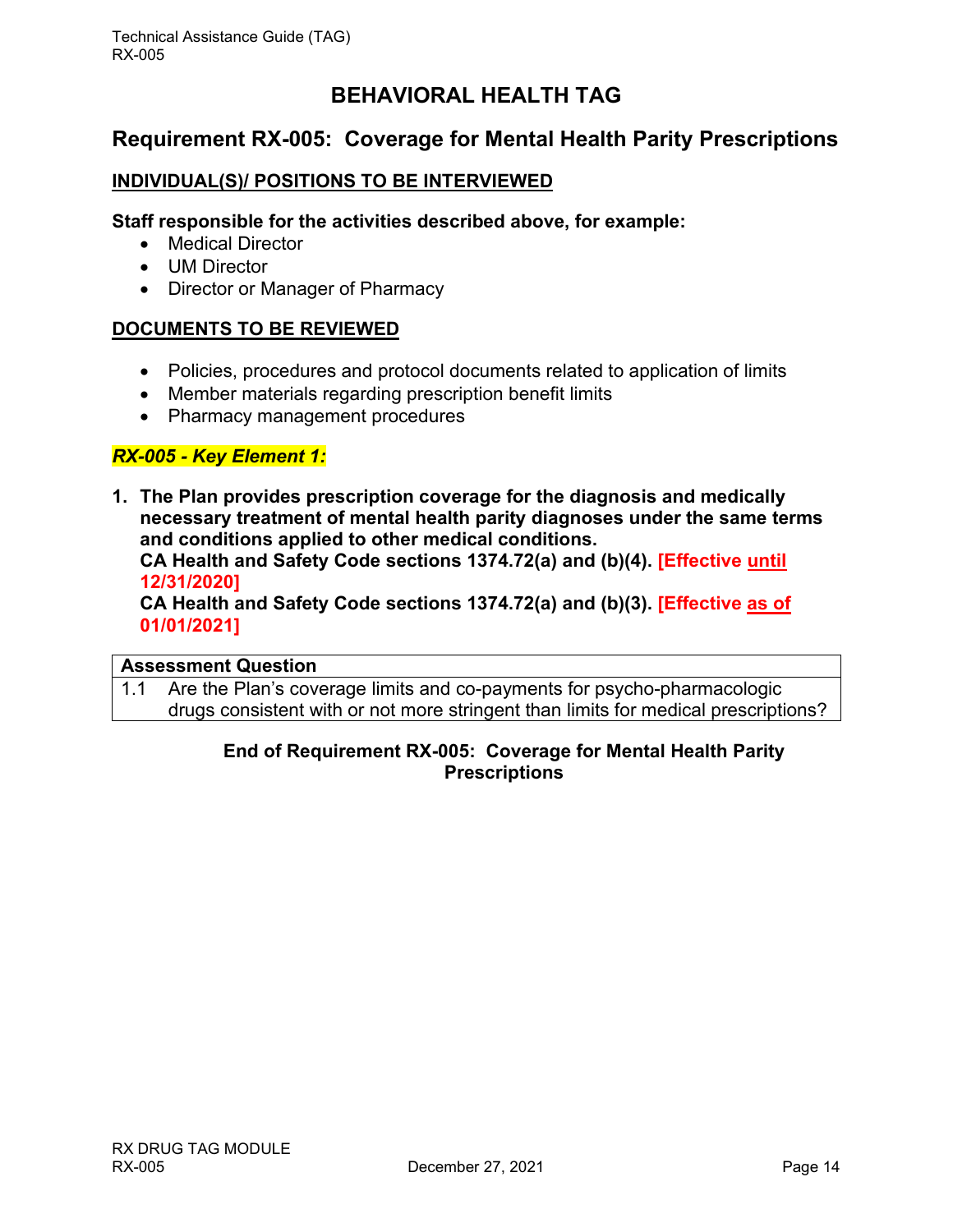### <span id="page-15-0"></span>**Statutory/Regulatory Citations**

#### **CA Health and Safety Code section 1342.71(c)**

(c) Nothing in this chapter shall prohibit a plan from charging a subscriber or enrollee a copayment or deductible for a prescription drug benefit or from setting forth by contract, a limitation or an exclusion from, coverage of prescription drug benefits, if the copayment, deductible, limitation, or exclusion is reported to, and found unobjectionable by, the director and disclosed to the subscriber or enrollee pursuant to the provisions of Section 1363.

#### **CA Health and Safety Code sections 1342.71(j)**

(j) In the provision of outpatient prescription drug coverage, a health care service plan may utilize formulary, prior authorization, step therapy, or other reasonable medical management practices consistent with this chapter.

#### **CA Health and Safety Code section 1363.5(b)**

(b) The criteria or guidelines used by plans, or any entities with which plans contract for services that include utilization review or utilization management functions, to determine whether to authorize, modify, or deny health care services shall:

(1) Be developed with involvement from actively practicing health care providers.

(2) Be consistent with sound clinical principles and processes.

(3) Be evaluated, and updated if necessary, at least annually.

(4) If used as the basis of a decision to modify, delay, or deny services in a specified case under review, be disclosed to the provider and the enrollee in that specified case. (5) Be available to the public upon request. A plan shall only be required to disclose the criteria or guidelines for the specific procedures or conditions requested. A plan may charge reasonable fees to cover administrative expenses related to disclosing criteria or guidelines pursuant to this paragraph, limited to copying and postage costs. The plan may also make the criteria or guidelines available through electronic communication means.

#### **CA Health and Safety Code section 1367.41(a)-(f)**

(a) Commencing January 1, 2017, a health care service plan shall maintain a pharmacy and therapeutics committee that shall be responsible for developing, maintaining, and overseeing any drug formulary list. If the plan delegates responsibility for the formulary to any entity, the obligation of the plan to comply with this chapter shall not be waived. (b) The pharmacy and therapeutics committee board membership shall conform with both of the following:

(1) Represent a sufficient number of clinical specialties to adequately meet the needs of enrollees.

(2) Consist of a majority of individuals who are practicing physicians, practicing pharmacists, and other practicing health professionals who are licensed to prescribe drugs.

(d) At least 20 percent of the board membership shall not have a conflict of interest with respect to the issuer or any pharmaceutical manufacturer.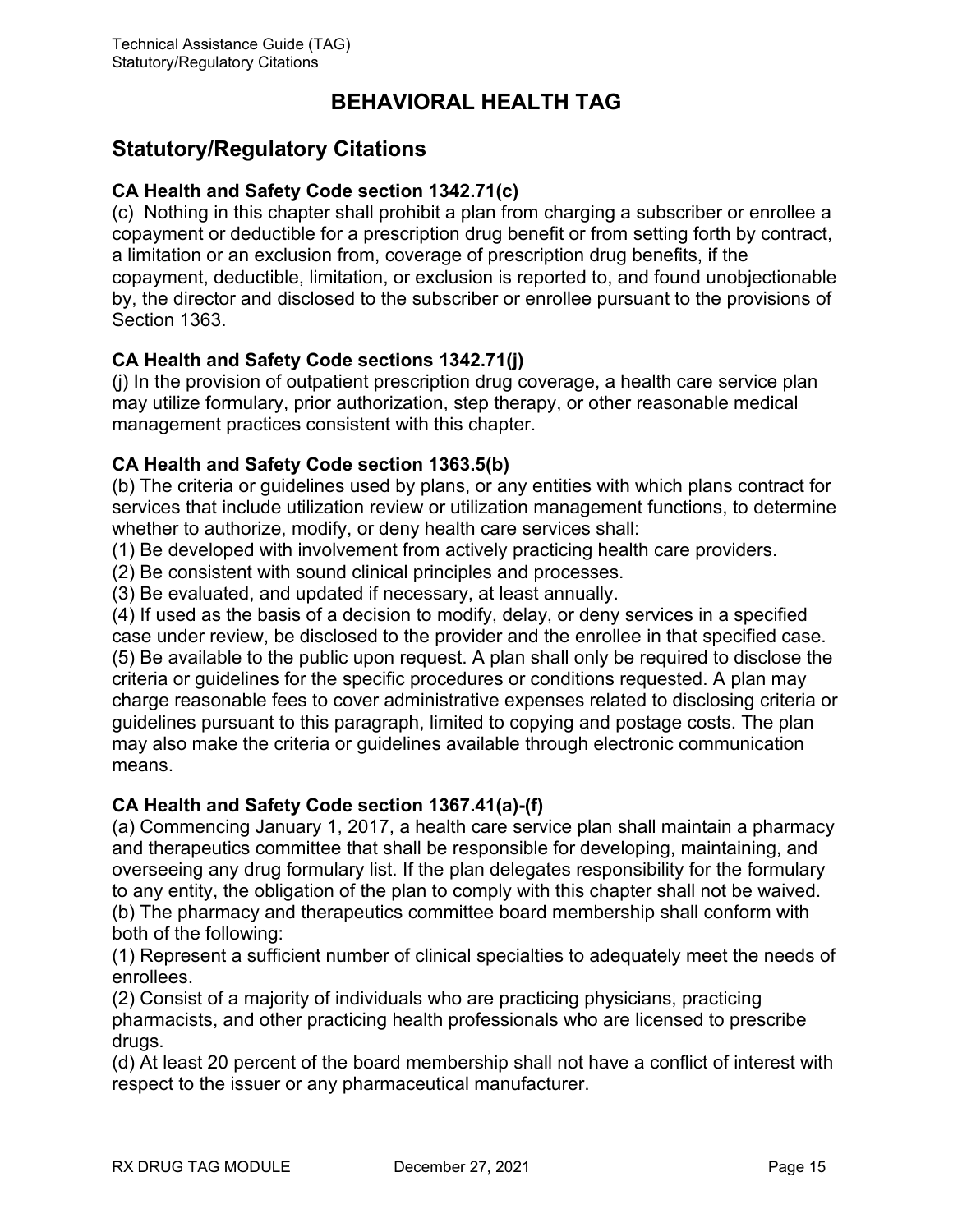(e) The pharmacy and therapeutics committee shall meet at least quarterly and shall maintain written documentation of the rationale for its decisions regarding development of, or revisions to, the formulary drug list.

(f) The pharmacy and therapeutics committee shall do all of the following:

(1) Develop and document procedures to ensure appropriate drug review and inclusion.

(2) Base clinical decisions on the strength of the scientific evidence and standards of practice, including assessing peer-reviewed medical literature, pharmacoeconomic studies, outcomes research data, and other related information.

(3) Consider the therapeutic advantages of drugs in terms of safety and efficacy when selecting formulary drugs.

(4) Review policies that guide exceptions and other utilization management processes, including drug utilization review, quantity limits, and therapeutic interchange.

(5) Evaluate and analyze treatment protocols and procedures related to the plan's formulary at least annually.

(6) Review and approve all clinical prior authorization criteria, step therapy protocols, and quantity limit restrictions applied to each covered drug.

(7) Review new United States Food and Drug Administration-approved drugs and new uses for existing drugs.

(8) Ensure that the plan's formulary drug list or lists cover a range of drugs across a broad distribution of therapeutic categories and classes and recommend drug treatment regiments that treat all disease states and do not discourage enrollment by any group of enrollees.

(9) Ensure that the plan's formulary drug list or lists provide appropriate access to drugs that are included in broadly accepted treatment guidelines and that are indicative of general best practices at the time.

#### **CA Health and Safety Code section 1367.20**

Every health care service plan that provides prescription drug benefits and maintains one or more drug formularies shall provide to members of the public, upon request, a copy of the most current list of prescription drugs on the formulary of the plan by major therapeutic category, with an indication of whether any drugs on the list are preferred over other listed drugs. If the health care service plan maintains more than one formulary, the plan shall notify the requester that a choice of formulary lists is available.

#### **CA Health and Safety Code section 1367.205(a)(1)-(3)**

(a) In addition to the list required to be provided under Section 1367.20, a health care service plan that provides prescription drug benefits and maintains one or more drug formularies shall do all of the following:

(1) Post the formulary or formularies for each product offered by the plan on the plan's Web site in a manner that is accessible and searchable by potential enrollees, enrollees, providers, the general public, the department, and federal agencies as required by federal law or regulations.

(2) Update the formularies posted pursuant to paragraph (1) with any change to those formularies on a monthly basis.

(3) No later than six months after the date that the standard formulary template is developed under subdivision (b), use that template to display the formulary or formularies for each product offered by the plan.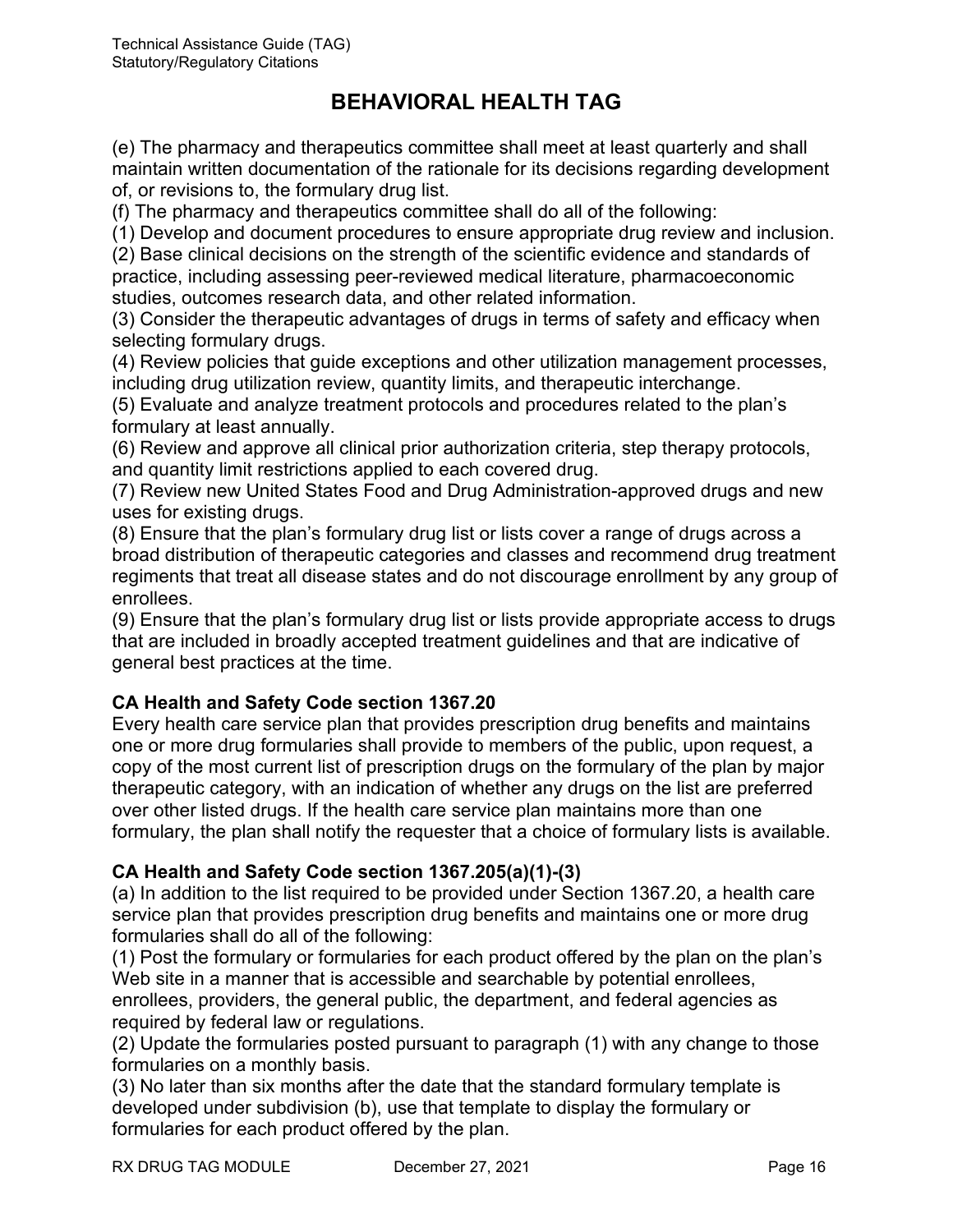#### **CA Health and Safety Code section 1367.205(c)**

(c) For purposes of this section, "formulary" means the complete list of drugs preferred for use and eligible for coverage under a health care service plan product and includes the drugs covered under the pharmacy benefit of the product.

#### **CA Health and Safety Code section 1367.22(a)**

(a) A health care service plan contract, issued, amended, or renewed on or after July 1, 1999, that covers prescription drug benefits shall not limit or exclude coverage for a drug for an enrollee if the drug previously had been approved for coverage by the plan for a medical condition of the enrollee and the plan's prescribing provider continues to prescribe the drug for the medical condition, provided that the drug is appropriately prescribed and is considered safe and effective for treating the enrollee's medical condition. Nothing in this section shall preclude the prescribing provider from prescribing another drug covered by the plan that is medically appropriate for the enrollee, nor shall anything in this section be construed to prohibit generic drug substitutions as authorized by Section 4073 of the Business and Professions Code. For purposes of this section, a prescribing provider shall include a provider authorized to write a prescription, pursuant to subdivision (a) of Section 4059 of the Business and Professions Code, to treat a medical condition of an enrollee.

#### **CA Health and Safety Code section 1367.24(e)(2)**

(e) Every health care service plan that provides prescription drug benefits shall maintain, as part of its books and records under Section 1381, all of the following information, which shall be made available to the director upon request: (2) Records developed by the pharmacy and therapeutic committee of the plan, or by others responsible for developing, modifying, and overseeing formularies, including medical groups, individual practice associations, and contracting pharmaceutical benefit management companies, used to guide the drugs prescribed for the enrollees of the plan, that fully describe the reasoning behind formulary decisions.

#### **CA Health and Safety Code section 1367.24(k)**

(k) For any individual, small group, or large health plan contracts, a health care service plan's process described in subdivision (a) shall comply with the request for exception and external exception request review processes de- scribed in subdivision (c) of Section 156.122 of Title 45 of the Code of Federal Regulations. This subdivision shall not apply to Medi-Cal managed care health care service plan contracts as described in subdivision (l).

#### **CA Health and Safety Code section 1367.241(a)-(c), (e)-(f), and (h)**[2](#page-17-0)

(a) Notwithstanding any other law, on and after January 1, 2013, a health care service plan that provides coverage for prescription drugs shall accept only the prior authorization form developed pursuant to subdivision (c), or an electronic prior authorization process described in subdivision (e), when requiring prior authorization for prescription drugs. This section does not apply in the event that a physician or physician

<span id="page-17-0"></span>RX DRUG TAG MODULE December 27, 2021 Page 17  $2$  All health care service plans are required to start using Form 61-211 (Revised 12/16) by January 1, 2018. The revised form can be found here: [Prescription Prior Authorization Request Form.](http://www.dmhc.ca.gov/Portals/0/HealthCareInCalifornia/ResourcesForHealthCareProviders/Prescription_Prior_Authorization_Request_Form.pdf) Up until they implement the revised form, all health care service plans were required to use Form 61-211 (New 08/13).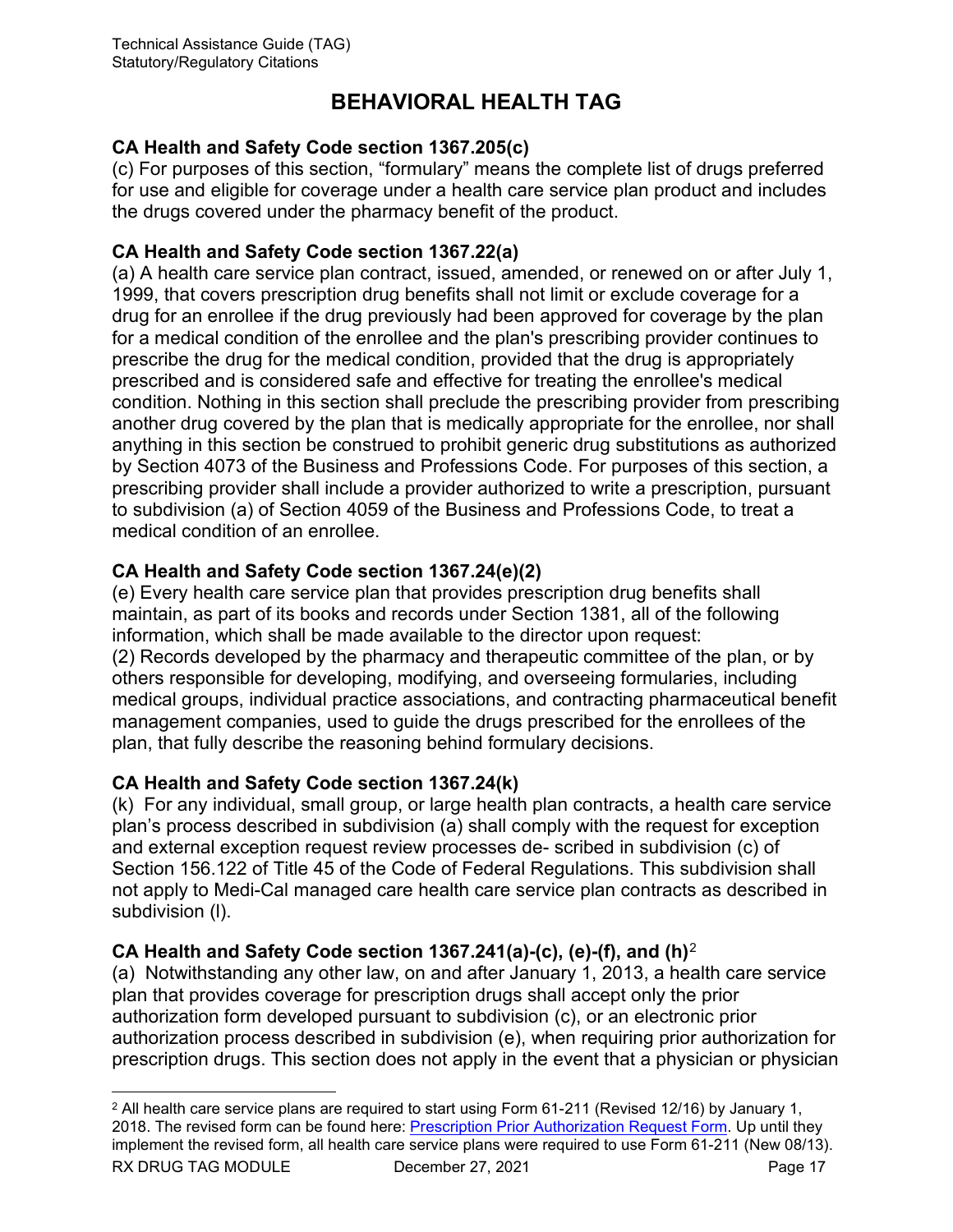group has been delegated the financial risk for prescription drugs by a health care service plan and does not use a prior authorization process. This section does not apply to a health care service plan, or to its affiliated providers, if the health care service plan owns and operates its pharmacies and does not use a prior authorization process for prescription drugs.

(b) If a health care service plan or a contracted physician group fails to respond within 72 hours for nonurgent requests, and within 24 hours if exigent circumstances exist, upon receipt of a completed prior authorization request from a prescribing provider, the prior authorization request shall be deemed to have been granted. The requirements of this subdivision shall not apply to contracts entered into pursuant to Chapter 7 (commencing with Section 14000), Chapter 8 (commencing with Section 14200), or Chapter 8.75 (commencing with Section 14591) of Part 3 of Division 9 of the Welfare and Institutions Code. Medi-Cal managed care health care service plans that contract under those chapters shall not be required to maintain an external exception request review as provided in Section 156.122 of Title 45 of the Code of Federal Regulations. (c) On or before January 1, 2017, the department and the Department of Insurance shall jointly develop a uniform prior authorization form. Notwithstanding any other law, on and after July 1, 2017, or six months after the form is completed pursuant to this section, whichever is later, every prescribing provider shall use that uniform prior authorization form, or an electronic prior authorization process described in subdivision (e), to request prior authorization for coverage of prescription drugs and every health care service plan shall accept that form or electronic process as sufficient to request prior authorization for prescription drugs.

(e) A prescribing provider may use an electronic prior authorization system utilizing the standardized form described in subdivision (c) or an electronic process developed specifically for transmitting prior authorization information that meets the National Council for Prescription Drug Programs' SCRIPT standard for electronic prior authorization transactions.

(f) Subdivision (a) does not apply if any of the following occurs:

(1) A contracted physician group is delegated the financial risk for prescription drugs by a health care service plan.

(2) A contracted physician group uses its own internal prior authorization process rather than the health care service plan's prior authorization process for plan enrollees.

(3) A contracted physician group is delegated a utilization management function by the health care service plan concerning any prescription drug, regardless of the delegation of financial risk.

(h) For purposes of this section:

(1) "Prescribing provider" shall include a provider authorized to write a prescription, pursuant to subdivision (a) of Section 4040 of the Business and Professions Code, to treat a medical condition of an enrollee.

(2) "Exigent circumstances" exist when an enrollee is suffering from a health condition that may seriously jeopardize the enrollee's life, health, or ability to regain maximum function or when an enrollee is undergoing a current course of treatment using a nonformulary drug.

(3) "Completed prior authorization request" means a completed uniform prior authorization form developed pursuant to subdivision (c), or a completed request submitted using an electronic prior authorization system described in subdivision (e), or,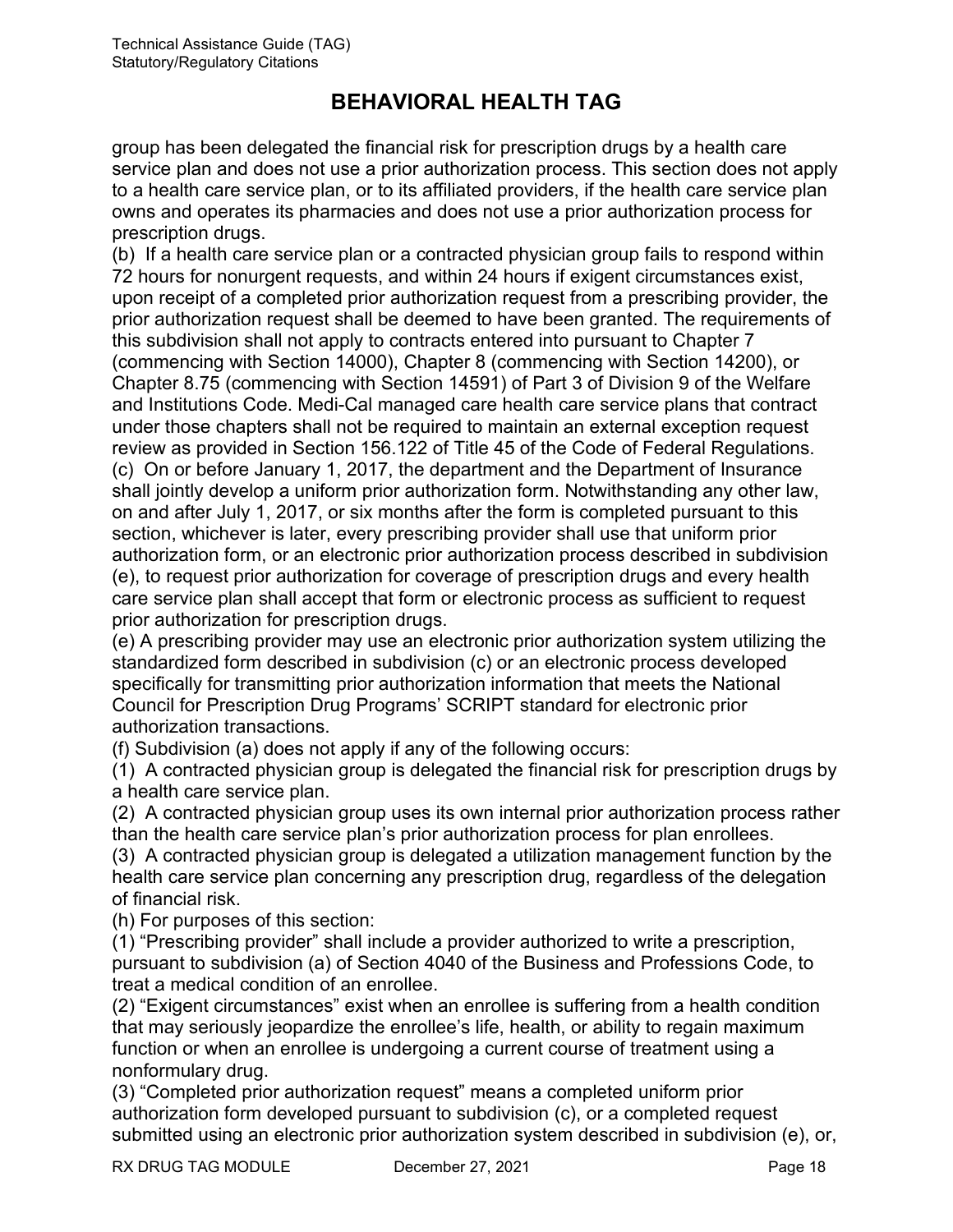for contracted physician groups described in subdivision (f), the process used by the contracted physician group.

#### **CA Health and Safety Code sections 1367.24(a)-(d) and (k)**

(a) Every health care service plan that provides prescription drug benefits shall maintain an expeditious process by which prescribing providers may obtain authorization for a medically necessary nonformulary prescription drug. On or before July 1, 1999, every health care service plan that provides prescription drug benefits shall file with the department a description of its process, including timelines, for responding to authorization requests for nonformulary drugs. Any changes to this process shall be filed with the department pursuant to Section 1352. Each plan shall provide a written description of its most current process, including timelines, to its prescribing providers. For purposes of this section, a prescribing provider shall include a provider authorized to write a prescription, pursuant to subdivision (a) of Section 4040 of the Business and Professions Code, to treat a medical condition of an enrollee. (b) Any plan that disapproves a request made pursuant to subdivision (a) by a prescribing provider to obtain authorization for a nonformulary drug shall provide the reasons for the disapproval in a notice provided to the enrollee. The notice shall indicate that the enrollee may file a grievance with the plan if the enrollee objects to the disapproval, including any alternative drug or treatment offered by the plan. The notice shall comply with subdivision (b) of Section 1368.02. Any health plan that is required to maintain an external exception request review process pursuant to subdivision (k) shall indicate in the notice required under this subdivision that the enrollee may file a grievance seeking an external exception request review.

(c) The process described in subdivision (a) by which prescribing providers may obtain authorization for medically necessary nonformulary drugs shall not apply to a nonformulary drug that has been prescribed for an enrollee in conformance with the provisions of Section 1367.22.

(d) The process described in subdivision (a) by which enrollees may obtain medically necessary nonformulary drugs, including specified timelines for responding to prescribing provider authorization requests, shall be described in evidence of coverage and disclosure forms, as required by subdivision (a) of Section 1363, issued on or after July 1, 1999.

(k) For any individual, small group, or large health plan contracts, a health care service plan's process described in subdivision (a) shall comply with the request for exception and external exception request review processes de- scribed in subdivision (c) of Section 156.122 of Title 45 of the Code of Federal Regulations. This subdivision shall not apply to Medi-Cal managed care health care service plan contracts as described in subdivision (l).

#### **CA Health and Safety Code section 1367.241(h)(2)**

(h) For purposes of this section:

(2) "Exigent circumstances" exist when an enrollee is suffering from a health condition that may seriously jeopardize the enrollee's life, health, or ability to regain maximum function or when an enrollee is undergoing a current course of treatment using a nonformulary drug.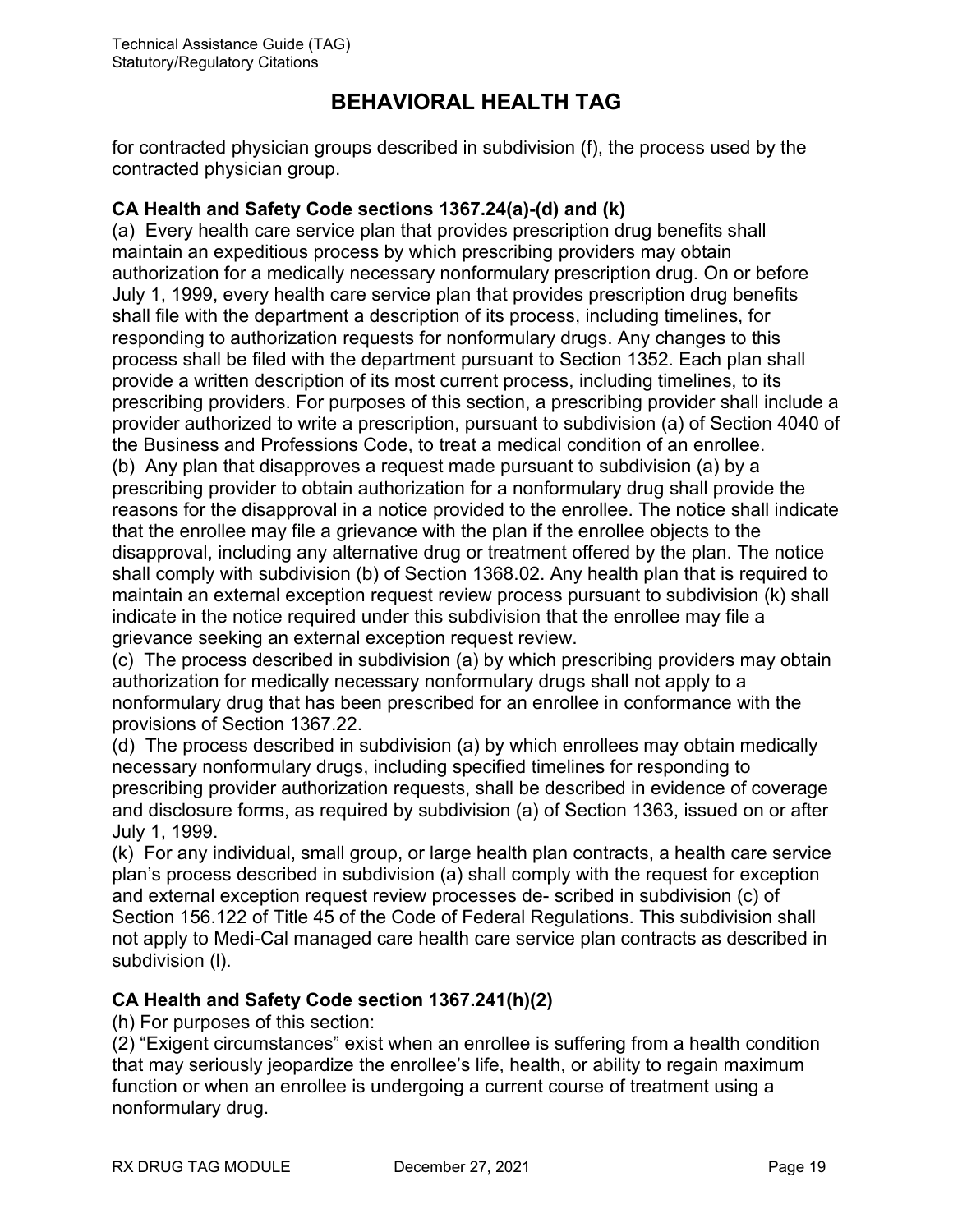#### **CA Health and Safety Code section 1367.244(a)**

(a) A request for an exception to a health care service plan's step therapy process for prescription drugs may be submitted in the same manner as a request for prior authorization for prescription drugs pursuant to Section 1367.241, and shall be treated in the same manner, and shall be responded to by the health care service plan in the same manner, as a request for prior authorization for prescription drugs.

#### **CA Health and Safety Code sections 1367.01(e) and (h)(3)**

(e) No individual, other than a licensed physician or a licensed health care professional who is competent to evaluate the specific clinical issues involved in the health care services requested by the provider, may deny or modify requests for authorization of health care services for an enrollee for reasons of medical necessity. The decision of the physician or other health care professional shall be communicated to the provider and the enrollee pursuant to subdivision (h).

(h) In determining whether to approve, modify, or deny requests by providers prior to, retrospectively, or concurrent with the provision of health care services to enrollees, based in whole or in part on medical necessity, a health care service plan subject to this section shall meet the following requirements:

(3) Decisions to approve, modify, or deny requests by providers for authorization prior to, or concurrent with, the provision of health care services to enrollees shall be communicated to the requesting provider within 24 hours of the decision. Except for concurrent review decisions pertaining to care that is underway, which shall be communicated to the enrollee's treating provider within 24 hours, decisions resulting in denial, delay, or modification of all or part of the requested health care service shall be communicated to the enrollee in writing within two business days of the decision. In the case of concurrent review, care shall not be discontinued until the enrollee's treating provider has been notified of the plan's decision and a care plan has been agreed upon by the treating provider that is appropriate for the medical needs of that patient.

#### **CA Health and Safety Code section 1368.01(a) and (c)**

(a) The grievance system shall require the plan to resolve grievances within 30 days, except as provided in subdivision (c).

(c) A health care service plan contract in the individual, small group, or large group markets that provides coverage for outpatient prescription drugs shall comply with subdivision (c) of Section 156.122 of Title 45 of the Code of Federal Regulations. This subdivision shall not apply to Medi-Cal managed care health care service plan contracts or any entity that enters into a contract with the State Department of Health Care Services pursuant to Chapter 7 (commencing with Section 14000), Chapter 8 (commencing with Section 14200), or Chapter 8.75 (commencing with Section14591) of Part 3 of Division 9 of the Welfare and Institutions Code.

#### **CA Health and Safety Code section 1368.02(b)**

(b) Every health care service plan shall publish the department's toll-free telephone number, the department's TDD line for the hearing and speech impaired, the plan's telephone number, and the department's Internet address, on every plan contract, on every evidence of coverage, on copies of plan grievance procedures, on plan complaint forms, and on all written notices to enrollees required under the grievance process of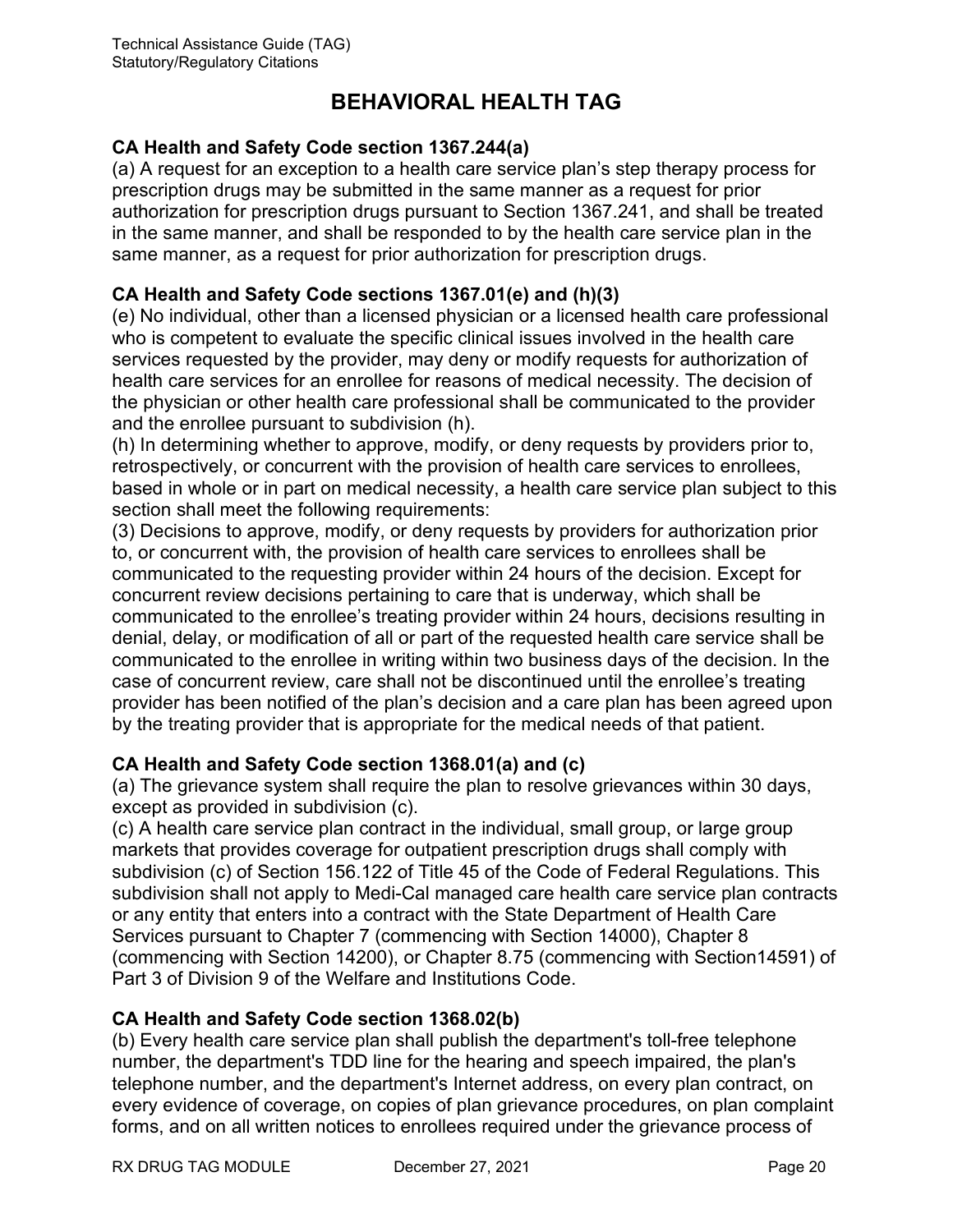the plan, including any written communications to an enrollee that offer the enrollee the opportunity to participate in the grievance process of the plan and on all written responses to grievances. The department's telephone number, the department's TDD line, the plan's telephone number, and the department's Internet address shall be displayed by the plan in each of these documents in 12-point boldface type in the following regular type statement:

"The California Department of Managed Health Care is responsible for regulating health care service plans. If you have a grievance against your health plan, you should first telephone your health plan at (**insert health plan's telephone number**) and use your health plan's grievance process before contacting the department. Utilizing this grievance procedure does not prohibit any potential legal rights or remedies that may be available to you. If you need help with a grievance involving an emergency, a grievance that has not been satisfactorily resolved by your health plan, or a grievance that has remained unresolved for more than 30 days, you may call the department for assistance. You may also be eligible for an Independent Medical Review (IMR). If you are eligible for IMR, the IMR process will provide an impartial review of medical decisions made by a health plan related to the medical necessity of a proposed service or treatment, coverage decisions for treatments that are experimental or investigational in nature and payment disputes for emergency or urgent medical services. The department also has a toll-free telephone number **(1-888-HMO-2219)** and a TDD line **(1-877-688-9891)** for the hearing and speech impaired. The department's Internet Web site **http://www.hmohelp.ca.gov** has complaint forms, IMR application forms and instructions online."

#### **CA Health and Safety Code section 1374.30(i)**

(i) No later than January 1, 2001, every health care service Plan shall prominently display in every Plan member handbook or relevant informational brochure, in every Plan contract, on enrollee evidence of coverage forms, on copies of Plan procedures for resolving grievances, on letters of denials issued by either the Plan or its contracting organization, on the grievance forms required under Section 1368, and on all written responses to grievances, information concerning the right of an enrollee to request an independent medical review in cases where the enrollee believes that health care services have been improperly denied, modified, or delayed by the Plan, or by one of its contracting providers

#### **CA Health and Safety Code section 1374.72(a) and (b)(4)**

#### [Effective **until** 12/31/2020]

(a) Every health care service plan contract issued, amended, or renewed on or after July 1, 2000, that provides hospital, medical, or surgical coverage shall provide coverage for the diagnosis and medically necessary treatment of severe mental illnesses of a person of any age, and of serious emotional disturbances of a child, as specified in subdivisions (d) and (e), under the same terms and conditions applied to other medical conditions as specified in subdivision (c).

(b) These benefits shall include the following:

(4) Prescription drugs, if the plan contract includes coverage for prescription drugs.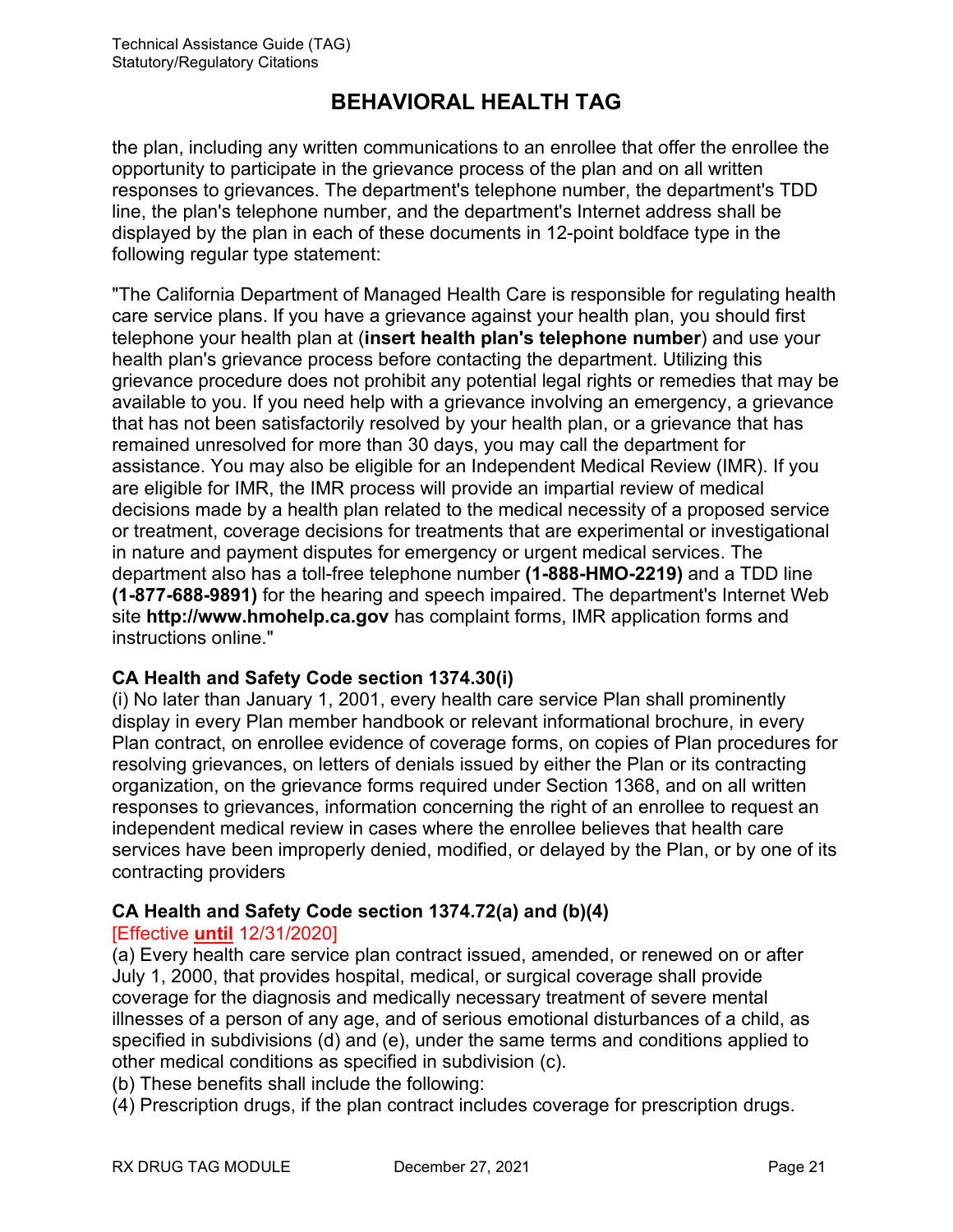#### **CA Health and Safety Code section 1374.72(a) and (b)(3)**

#### [Effective **as of** 01/01/2021]

(a)(1) Every health care service plan contract issued, amended, or renewed on or after January 1, 2021, that provides hospital, medical, or surgical coverage shall provide coverage for medically necessary treatment of mental health and substance use disorders, under the same terms and conditions applied to other medical conditions as specified in subdivision (c).

(b) The benefits that shall be covered pursuant to this section shall include, but not be limited to, the following:

(3) Prescription drugs, if the plan contract includes coverage for prescription drugs.

#### **CA Health and Safety Code section 1374.721**

(a) A health care service plan that provides hospital, medical, or surgical coverage shall base any medical necessity determination or the utilization review criteria that the plan, and any entity acting on the plan's behalf, applies to determine the medical necessity of health care services and benefits for the diagnosis, prevention, and treatment of mental health and substance use disorders on current generally accepted standards of mental health and substance use disorder care.

(b) In conducting utilization review of all covered health care services and benefits for the diagnosis, prevention, and treatment of mental health and substance use disorders in children, adolescents, and adults, a health care service plan shall apply the criteria and guidelines set forth in the most recent versions of treatment criteria developed by the nonprofit professional association for the relevant clinical specialty.

(c) In conducting utilization review involving level of care placement decisions or any other patient care decisions that are within the scope of the sources specified in subdivision (b), a health care service plan shall not apply different, additional,

conflicting, or more restrictive utilization review criteria than the criteria and guidelines set forth in those sources. This subdivision does not prohibit a health care service plan from applying utilization review criteria to health care services and benefits for mental health and substance use disorders that meet either of the following criteria:

(1) Are outside the scope of the criteria and guidelines set forth in the sources specified in subdivision (b), provided the utilization review criteria were developed in accordance with subdivision (a).

(2) Relate to advancements in technology or types of care that are not covered in the most recent versions of the sources specified in subdivision (b), provided that the utilization review criteria were developed in accordance with subdivision (a).

(d) If a health care service plan purchases or licenses utilization review criteria pursuant to paragraph (1) or (2) of subdivision (c), the plan shall verify and document before use that the criteria were developed in accordance with subdivision (a).

(e) To ensure the proper use of the criteria described in subdivision (b), every health care service plan shall do all of the following:

(1) Sponsor a formal education program by nonprofit clinical specialty associations to educate the health care service plan's staff, including any third parties contracted with the health care service plan to review claims, conduct utilization reviews, or make medical necessity determinations about the clinical review criteria.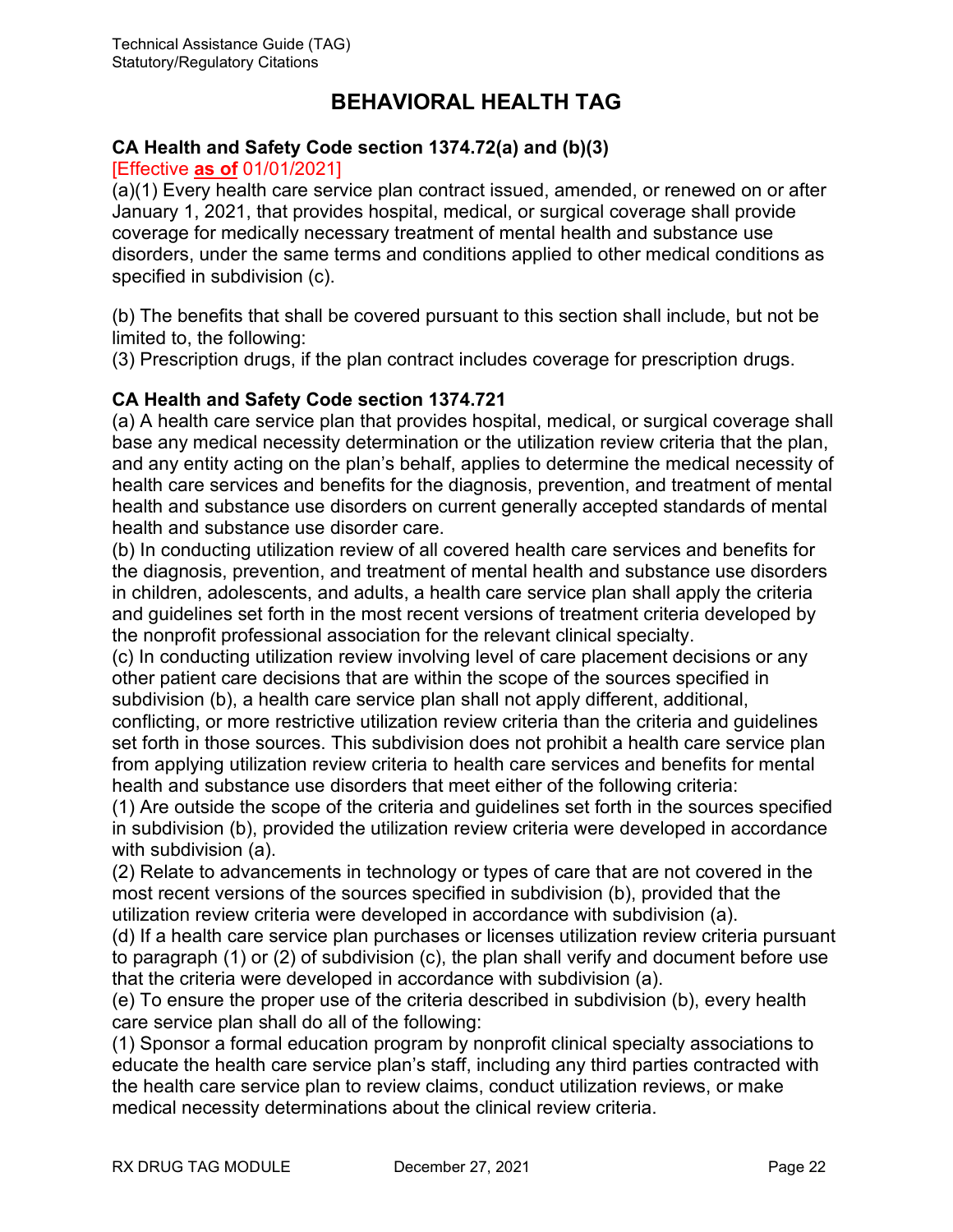(2) Make the education program available to other stakeholders, including the health care service plan's participating providers and covered lives. Participating providers shall not be required to participate in the education program.

(3) Provide, at no cost, the clinical review criteria and any training material or resources to providers and health care service plan enrollees.

(4) Track, identify, and analyze how the clinical review criteria are used to certify care, deny care, and support the appeals process.

(5) Conduct interrater reliability testing to ensure consistency in utilization review decisionmaking covering how medical necessity decisions are made. This assessment shall cover all aspects of utilization review as defined in paragraph (3) of subdivision (f). (6) Run interrater reliability reports about how the clinical guidelines are used in conjunction with the utilization management process and parity compliance activities. (7) Achieve interrater reliability pass rates of at least 90 percent and, if this threshold is not met, immediately provide for the remediation of poor interrater reliability and

interrater reliability testing for all new staff before they can conduct utilization review without supervision. (f) The following definitions apply for purposes of this section:

(1) "Generally accepted standards of mental health and substance use disorder care" means standards of care and clinical practice that are generally recognized by health care providers practicing in relevant clinical specialties such as psychiatry, psychology, clinical sociology, addiction medicine and counseling, and behavioral health treatment pursuant to Section 1374.73. Valid, evidence-based sources establishing generally accepted standards of mental health and substance use disorder care include peer reviewed scientific studies and medical literature, clinical practice guidelines and recommendations of nonprofit health care provider professional associations, specialty societies and federal government agencies, and drug labeling approved by the United States Food and Drug Administration.

(2) "Mental health and substance use disorders" has the same meaning as defined in paragraph (2) of subdivision (a) of Section 1374.72.

(3) "Utilization review" means either of the following:

(A) Prospectively, retrospectively, or concurrently reviewing and approving, modifying, delaying, or denying, based in whole or in part on medical necessity, requests by health care providers, enrollees, or their authorized representatives for coverage of health care services prior to, retrospectively or concurrent with the provision of health care services to enrollees.

(B) Evaluating the medical necessity, appropriateness, level of care, service intensity, efficacy, or efficiency of health care services, benefits, procedures, or settings, under any circumstances, to determine whether a health care service or benefit subject to a medical necessity coverage requirement in a health care service plan contract is covered as medically necessary for an enrollee.

(4) "Utilization review criteria" means any criteria, standards, protocols, or guidelines used by a health care service plan to conduct utilization review.

(g) This section applies to all health care services and benefits for the diagnosis, prevention, and treatment of mental health and substance use disorders covered by a health care service plan contract, including prescription drugs.

(h) This section applies to a health care service plan that conducts utilization review as defined in this section, and any entity or contracting provider that performs utilization review or utilization management functions on behalf of a health care service plan.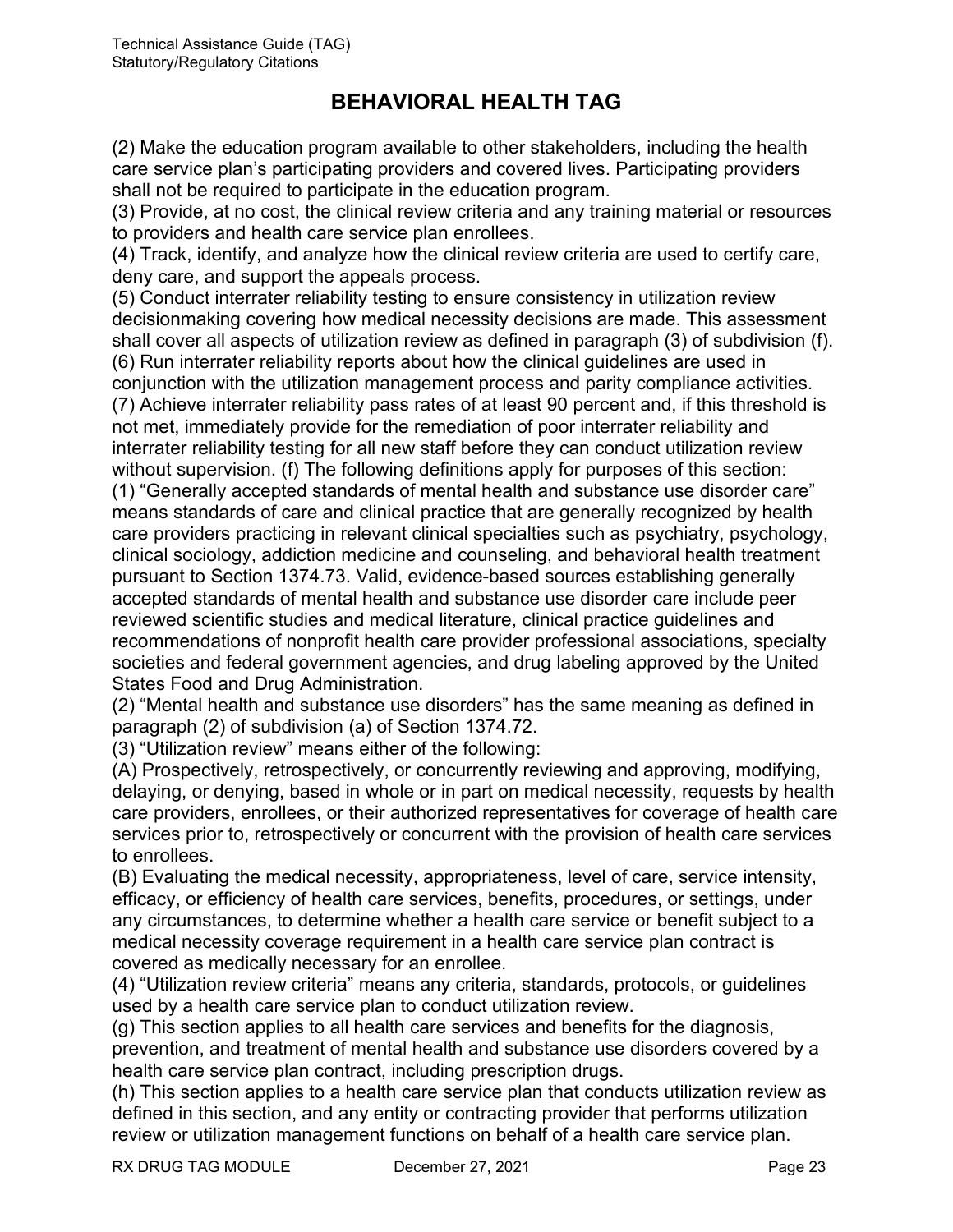(i) The director may assess administrative penalties for violations of this section as provided for in Section 1368.04, in addition to any other remedies permitted by law. (j) A health care service plan shall not adopt, impose, or enforce terms in its plan contracts or provider agreements, in writing or in operation, that undermine, alter, or conflict with the requirements of this section.

(k) This section does not apply to contracts entered into pursuant to Chapter 7 (commencing with Section 14000) or Chapter 8 (commencing with Section 14200) of Part 3 of Division 9 of the Welfare and Institutions Code, between the State Department of Health Care Services and a health care service plan for enrolled Medi-Cal beneficiaries.

#### **28 CCR 1300.67.205(b)(1)-(5), (c)(1)-(7), (d)(1), (2), (4), (6)-(13), (15), (16), (18) and (19)**

The following standards are minimum standards, and unless otherwise noted, apply to all health plan formularies subject to section 1367.205 of the Health and Safety Code. A health plan may implement additional provisions exceeding these requirements.

**(**b) Format of the formulary. The formulary shall be in a searchable format and shall include the following sections in the order listed:

(1) Cover page;

(2) Table of contents;

(3) Informational section;

(4) Categorical list of prescription drugs; and

(5) Index of prescription drugs.

(c) Cover page. The cover page of the formulary shall include all of the following:

(1) The title of the document.

(2) The name of the health plan offering the formulary.

(3) The name of each health plan product to which the formulary applies.

(4) The date the formulary was last updated.

(5) A notice that the formulary is subject to change and all previous versions of the formulary are no longer in effect.

(6) A direct website link/URL for the location of the electronic version of the formulary posted on the health plan's public website. The formulary shall be accessible to potential enrollees, enrollees, providers, and the general public. The formulary is accessible if it can be viewed on the website through a clearly identifiable link or tab without requiring an individual to create or access an account or enter a policy number, and if the health plan offers more than one health plan product, when an individual can easily discern which formulary applies to which health plan product.

(7) A direct website link/URL for the location of, or specific instructions for locating, planspecific coverage documents that include cost sharing applicable to prescription drugs for each health plan product to which the formulary applies.

(d) Informational section. The informational section of the formulary shall include all of the following:

(1) Instructions for contacting the health plan's customer service department. A health plan shall have customer service representatives readily available during normal business hours to provide accurate, specific information concerning prescription drug benefits, including but not limited to: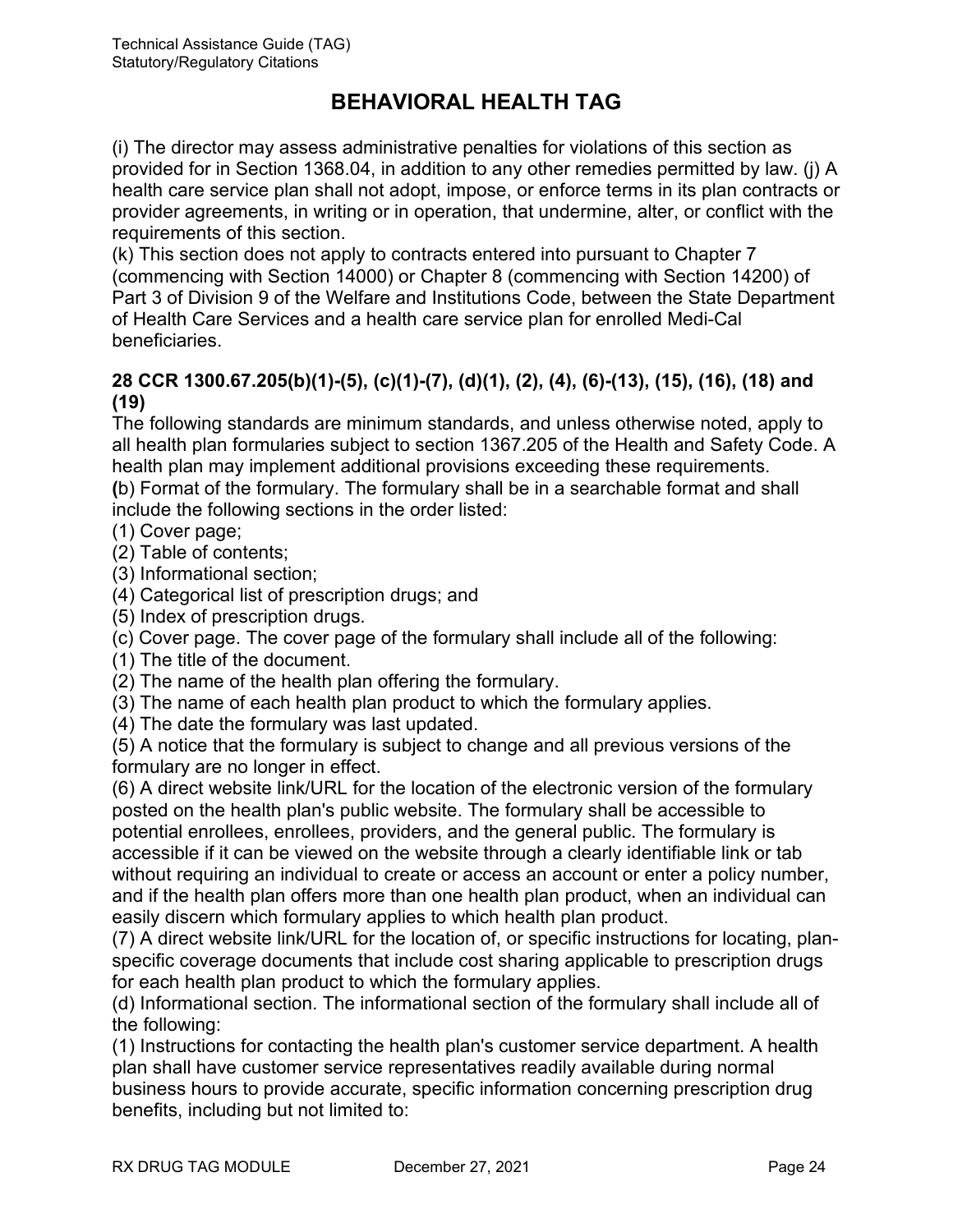(A) information concerning drugs covered under the medical benefit of the enrollee's contract;

(B) the actual dollar amount of cost sharing under the enrollee's contract for drugs subject to a copayment or coinsurance; and

(C) the process for submitting an exception request and requesting prior authorization and step therapy exceptions.

(2) Definitions. The informational section of the formulary shall have a definition section as prescribed below. A health plan may request an omission, deviation, or substitutions of the stated definitions to the Director for review and approval.

(A) "Brand name drug" is a drug that is marketed under a proprietary, trademark protected name. The brand name drug shall be listed in all CAPITAL letters.

(B) "Coinsurance" is a percentage of the cost of a covered health care benefit that an enrollee pays after the enrollee has paid the deductible, if a deductible applies to the health care benefit, such as the prescription drug benefit.

(C) "Copayment" is a fixed dollar amount that an enrollee pays for a covered health care benefit after the enrollee has paid the deductible, if a deductible applies to the health care benefit, such as the prescription drug benefit.

(D) "Deductible" is the amount an enrollee pays for covered health care benefits before the enrollee's health plan begins payment for all or part of the cost of the health care benefit under the terms of the policy.

(E) "Drug Tier" is a group of prescription drugs that corresponds to a specified cost sharing tier in the health plan's prescription drug coverage. The tier in which a prescription drug is placed determines the enrollee's portion of the cost for the drug. (F) "Enrollee" is a person enrolled in a health plan who is entitled to receive services from the plan. All references to enrollees in this formulary template shall also include subscribers as defined in this section below.

(G) "Exception request" is a request for coverage of a prescription drug. If an enrollee, his or her designee, or prescribing health care provider submits an exception request for coverage of a prescription drug, the health plan must cover the prescription drug when the drug is determined to be medically necessary to treat the enrollee's condition.

(H) "Exigent circumstances" are when an enrollee is suffering from a health condition that may seriously jeopardize the enrollee's life, health, or ability to regain maximum function, or when an enrollee is undergoing a current course of treatment using a nonformulary drug.

(I) "Formulary" is the complete list of drugs preferred for use and eligible for coverage under a health plan product, and includes all drugs covered under the outpatient prescription drug benefit of the health plan product. Formulary is also known as a prescription drug list,

(J) "Generic drug" is the same drug as its brand name equivalent in dosage, safety, strength, how it is taken, quality, performance, and intended use. A generic drug is listed in bold and italicized lowercase letters.

(K) "Nonformulary drug" is a prescription drug that is not listed on the health plan's formulary.

(L) "Out-of-pocket cost" are copayments, coinsurance, and the applicable deductible, plus all costs for health care services that are not covered by the health plan.

(M) "Prescribing provider" is a health care provider authorized to write a prescription to treat a medical condition for a health plan enrollee.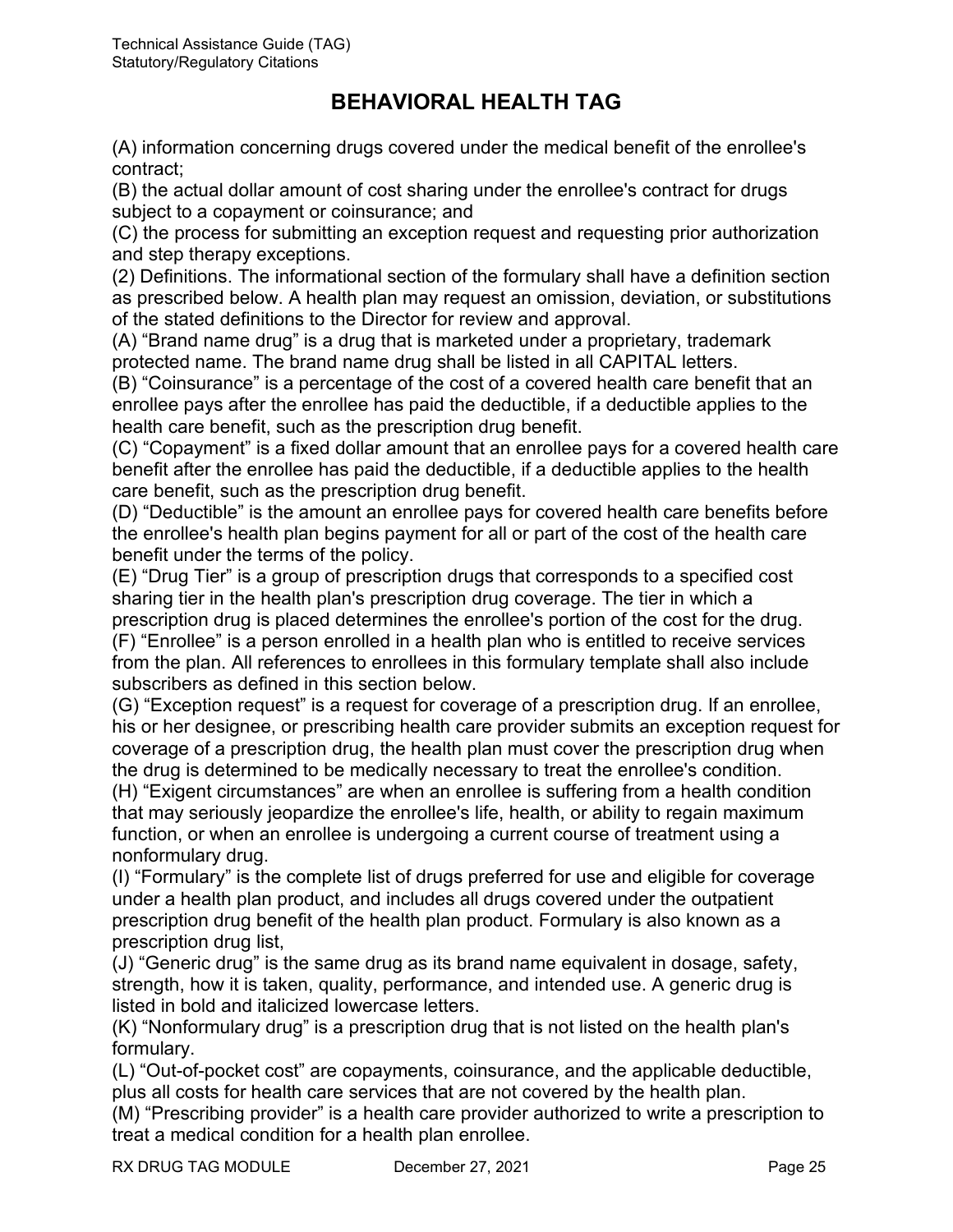(N) "Prescription" is an oral, written, or electronic order by a prescribing provider for a specific enrollee that contains the name of the prescription drug, the quantity of the prescribed drug, the date of issue, the name and contact information of the prescribing provider, the signature of the prescribing provider if the prescription is in writing, and if requested by the enrollee, the medical condition or purpose for which the drug is being prescribed.

(O) "Prescription drug" is a drug that is prescribed by the enrollee's prescribing provider and requires a prescription under applicable law.

(P) "Prior Authorization" is a health plan's requirement that the enrollee or the enrollee's prescribing provider obtain the health plan's authorization for a prescription drug before the health plan will cover the drug. The health plan shall grant a prior authorization when it is medically necessary for the enrollee to obtain the drug.

(Q) "Step therapy" is a process specifying the sequence in which different prescription drugs for a given medical condition and medically appropriate for a particular patient are prescribed. The health plan may require the enrollee to try one or more drugs to treat the enrollee's medical condition before the health plan will cover a particular drug for the condition pursuant to a step therapy request. If the enrollee's prescribing provider submits a request for step therapy exception, the health plans shall make exceptions to step therapy when the criteria is met.

(R) "Subscriber" means the person who is responsible for payment to a plan or whose employment or other status, except for family dependency, is the basis for eligibility for membership in the plan.

(4) Instructions for locating a prescription drug in the categorical list of prescription drugs. The instructions shall explain: (A) if a prescription drug may be located by looking up the therapeutic category and class of the drug or the brand or generic name of the drug in the alphabetical index; and (B) if a generic equivalent for a brand name drug is not available or is not covered, the drug will not be separately listed by its generic name. (5) A description of how drugs are listed in the categorical list of prescription drugs. At minimum, the description shall explain: (A) a drug is listed alphabetically by its brand and generic names in the therapeutic category and class to which it belongs; (B) the generic name of a brand name drug is included after the brand name in parenthesis and all bold and italicized lowercase letters; (C) if a generic equivalent for a brand name drug is available, and both the brand name and generic equivalents are covered, the generic drug will be listed separately from the brand name drug in all bold and italicized lowercase letters; and (D) in the event a generic drug is marketed under a proprietary, trademark protected brand name, the brand name will be listed in all CAPITAL letters after the generic name in parentheses and regular typeface with first letter of each word capitalized. The description shall include an example of a drug available both as a brand name drug and a generic equivalent to illustrate how such a drug is listed. (6) A description of the drug tiers in the formulary, if the drugs are grouped into tiers. The description shall include tier numbers designating the tiers and shall accurately describe the types of prescription drugs placed in each tier. The same description shall be used in the corresponding coverage documents. The description shall explain how to determine the following: (A) which prescription drugs on the formulary are preferred drugs; and (B) the cost sharing for each drug tier, including any applicable dollar maximum amounts for products subject to sections 1342.71 and 1342.73 of the Health and Safety Code. If the formulary has four tiers and is subject to sections 1342.71 and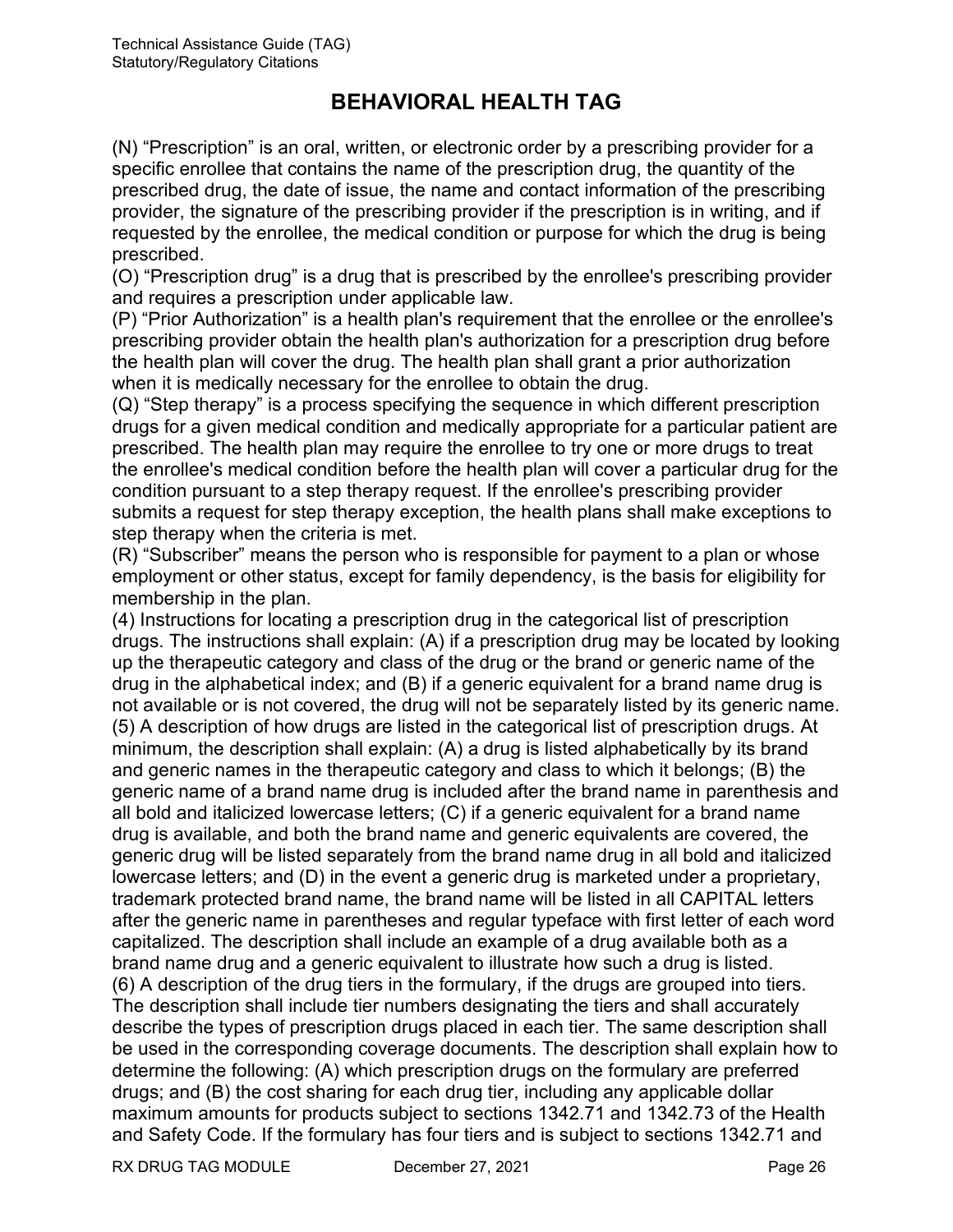1342.73 of the Health and Safety Code, drugs shall be placed in tiers consistent with the drug tier definitions in those sections of the Knox-Keene Act.

(7) A description of all utilization management restrictions the health plan imposes on prescription drug coverage, including but not limited to, prior authorization requirements, step therapy requirements, quantity limits, and network limitations on access including specialty pharmacy restrictions.

(8) Information about the differences between drugs covered under the medical benefit and drugs covered under the outpatient prescription drug benefit of the health plan product and instructions on how to obtain coverage information concerning drugs covered under the medical benefit.

(9) Notice that the health plan will update the formulary with any changes on a monthly basis. The notice shall include a description of the types of changes a health plan may make to the formulary during the policy year, the dates on which such changes shall be effective, and may include a description of any prior notification a health plan will provide an affected enrollee of a formulary change. At minimum, the notice shall include, but not be limited to, the following information: (A) change in drug or dosage form; (B) changes in tier placement of a drug that results in an increase in cost sharing; and (C) any changes of utilization management restrictions, including any additions of these restrictions.

(10) An explanation that the presence of a prescription drug on the formulary does not guarantee an enrollee will be prescribed that prescription drug by his or her prescribing provider for a particular medical condition.

(11) Notice that the health plan shall cover nonformulary drugs when medically necessary and a detailed description of the process for requesting coverage of a nonformulary drug. Subject to the exception in subdivision (k) of section 1367.24 of the Health and Safety Code, the description shall state that: (A) the health plan shall notify the enrollee or his or her designee and the enrollee's prescribing provider of its coverage determination within 24 hours of receipt of a request based on exigent circumstances and within 72 hours of receipt of all other requests; (B) the health plan shall provide coverage pursuant to a non-urgent request for the duration of the prescription, including refills; and (C) the health plan shall provide coverage, including refills, pursuant to a request based on exigent circumstances for the duration of the exigency. The description shall also state an enrollee may file a grievance or complaint, pursuant to section 1368 of the Health and Safety Code, relating to denial of a coverage request and that the coverage documents provide information on appeal rights and procedures.

(12) Instructions on how to locate and fill a prescription through a network retail pharmacy, mail order pharmacy, and specialty pharmacy, as applicable.

(13) A detailed description of the process for requesting prior authorization or a step therapy exception. Subject to the exceptions in subdivision (b) of section 1367.241 of the Health and Safety Code, the description shall state that if a health plan fails to respond to a completed prior authorization or step therapy request within 72 hours of receiving a non-urgent request and 24 hours of receiving a request based on exigent circumstances, the request is deemed granted.

(15) Notice pursuant to section 1367.22 of the Health and Safety Code that a health plan may not limit or exclude coverage for a drug if the health plan previously approved coverage of the drug for the enrollee's medical condition and the prescribing provider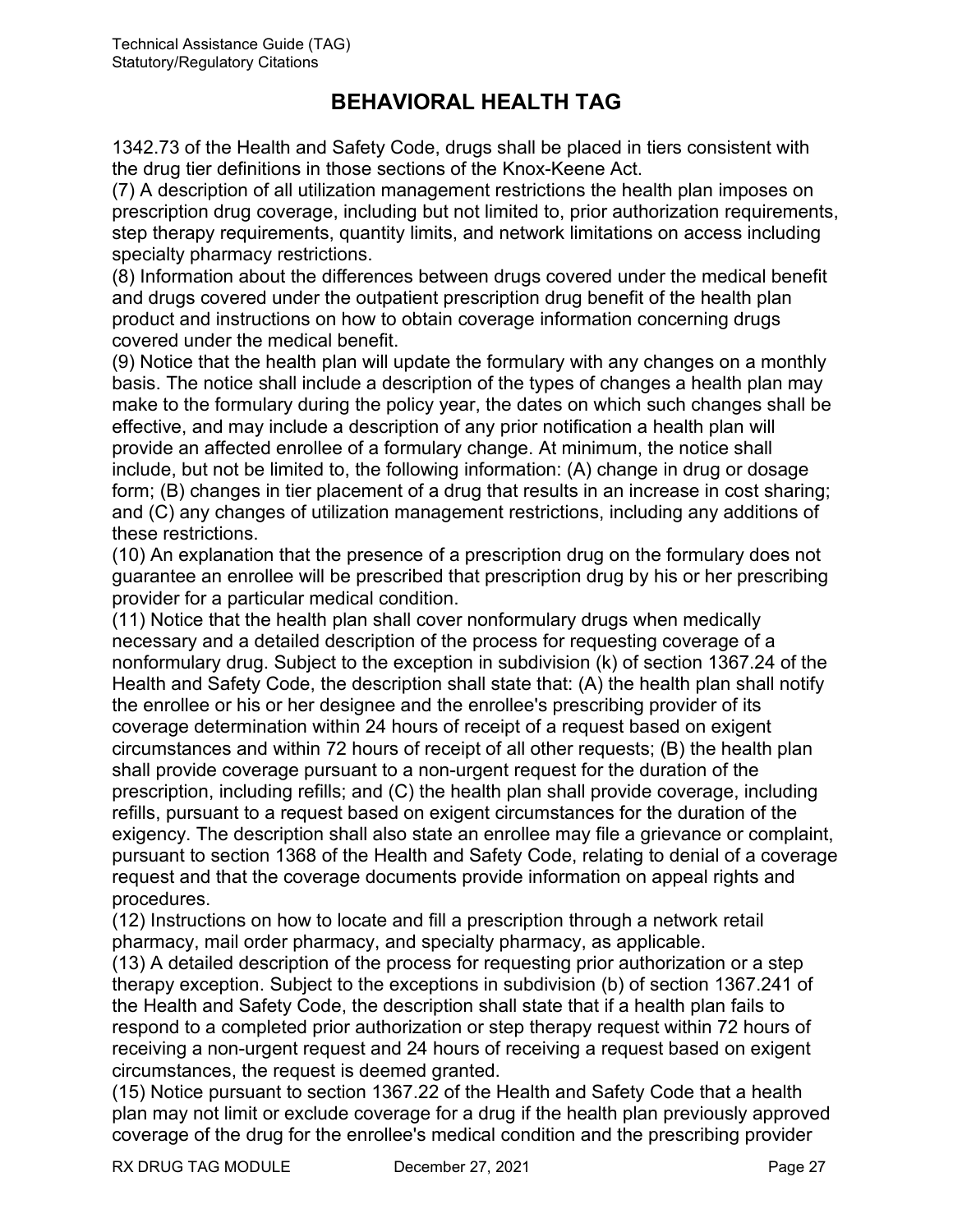continues to prescribe the drug for the medical condition, provided the drug is appropriately prescribed and safe and effective for treating the enrollee's medical condition.

(16) A description of the coverage provided under the outpatient prescription drug benefit for drugs, devices, and FDA-approved products pursuant to sections 1367.002, 1367.25, and 1367.51 of the Health and Safety Code. The description shall include a detailed explanation of the requirements and process to acquire those drugs, devices, and FDA-approved products through the outpatient prescription drug benefit.

(18) If applicable to any drugs listed on the formulary, a detailed description of the process for requesting coverage and obtaining drugs that are subject to specialty pharmacy restrictions or other network limitations on coverage.

(19) An annotated legend or key to all abbreviations, symbols, and notations used in the formulary.

#### **28 CCR 1300.67.24(b)(2) and (3)**

(b) Standards for outpatient prescription drug benefit plans

(2) All clinical aspects of a plan's prescription drug benefit shall be developed by qualified medical and pharmacy professionals in accordance with good professional practice. The plan shall establish and document an internal process for ongoing review by qualified medical and pharmacy professionals of the clinical aspects of the prescription drug benefit, including review of limitations and exclusions, and the safety, efficacy, and utilization of outpatient prescription drugs.

(3) Plans seeking to establish limitations or exclusions on outpatient prescription drug benefits shall do so consistent with up-to-date evidence-based outcomes and current published, peer-reviewed medical and pharmaceutical literature.

#### **28 CCR 1300.67.24(d)(2)**

#### (d) Limitations

Plans that provide coverage for outpatient prescription drug benefits may apply the following limitations:

(2) When there is more than one drug that is appropriate for the treatment of a medical condition, a plan may require step therapy. A plan that requires step therapy shall have an expeditious process in place to authorize exceptions to step therapy when medically necessary and to conform effectively and efficiently with continuity of care requirements of the Act and regulations. In circumstances where an enrollee is changing plans, the new plan may not require the enrollee to repeat step therapy when that enrollee is already being treated for a medical condition by a prescription drug provided that the drug is appropriately prescribed and is considered safe and effective for the enrollee's condition. Nothing in this section shall preclude the new plan from imposing a prior authorization requirement pursuant to Section 1367.24 for the continued coverage of a prescription drug prescribed pursuant to step therapy imposed by the former plan, or preclude the prescribing provider from prescribing another drug covered by the new plan that is medically appropriate for the enrollee. For purposes of this section, "step therapy'' means a type of protocol that specifies the sequence in which different prescription drugs for a given medical condition and medically appropriate for a particular patient are to be prescribed.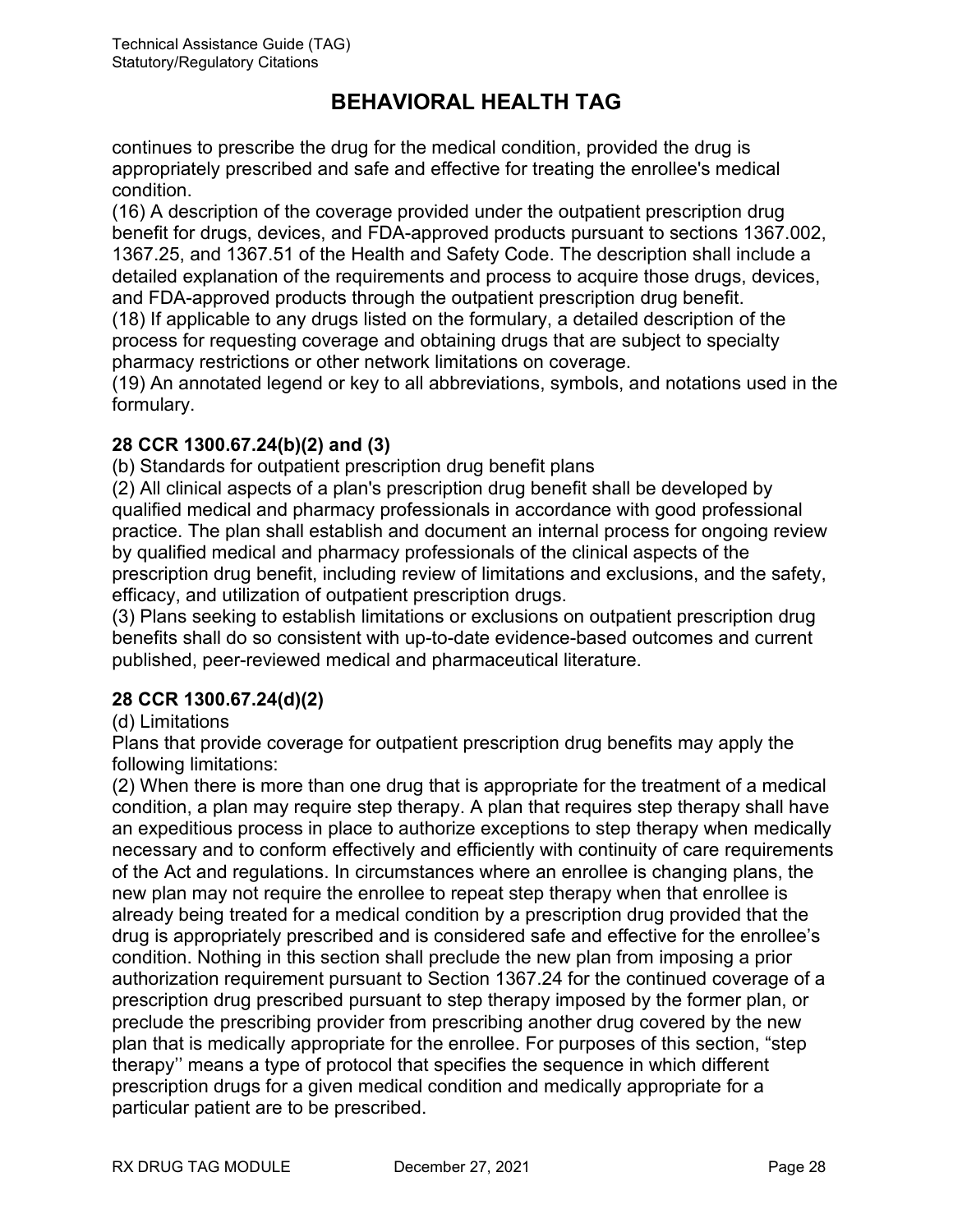#### **28 CCR 1300.67.241(c)**

(c)(1) A prescribing provider may use an electronic prior authorization system compliant with the SCRIPT standard as described in Health and Safety Code 1367.241, subdivision (e), in place of Form 61-211.

(2) A prescribing provider may submit prescription drug prior authorization or steptherapy exception request using the contracted physician group's process for those groups described in section 1367.241, subdivision (f)(1)-(3) of the Act.

#### **28 CCR 1300.67.241(e)(4)(A)-(E)**

(e) Beginning January 1, 2018, a health plan that maintains the financial risk for prescription drug or step therapy exception benefits and its contracted pharmacy benefit managers shall do the following:

(4) Notify the prescribing provider and the enrollee or the enrollee's designee within 24 hours for exigent circumstances or 72 hours for non-urgent requests of receipt of a prescription drug prior authorization or step therapy exception request, including requests submitted to subdivision (c) of this regulation, that either:

(A) The prescribing provider's request is approved; or

(B) The prescribing provider's request is disapproved as not medically necessary or not a covered benefit; or

(C) The prescribing provider's request is disapproved as missing material information necessary to approve or disapprove the prescription drug prior authorization or step therapy exception request; or

(D) The patient is no longer eligible for coverage; or

(E) The prescription drug prior authorization or step therapy exception request was not submitted on the required form. Please resubmit your request on the attached Form 61- 211 or on a form or process compliant with subdivision (c) of this regulation;

#### **28 CCR 1300.67.241(a)-(c), (e)-(f), (h)-(i), and (m)(1)-(2)**

(a) Health plans that utilize a prescription drug prior authorization or step therapy exception process shall use and accept only the Prescription Drug Prior Authorization or Step Therapy Exception Request Form, numbered 61-211 (Revised 12/16), which is incorporated by reference and referred to hereafter in this section as "Form 61-211." (c)(1) A prescribing provider may use an electronic prior authorization system compliant with the SCRIPT standard as described in Health and Safety Code 1367.241, subdivision (e), in place of Form 61-211.

(2) A prescribing provider may submit prescription drug prior authorization or steptherapy exception request using the contracted physician group's process for those groups described in section 1367.241, subdivision (f)(1)-(3) of the Act.

(e) Beginning January 1, 2018, a health plan that maintains the financial risk for prescription drug or step therapy exception benefits and its contracted pharmacy benefit managers shall do the following:

(1) Make Form 61-211 electronically available on their websites.

(2) Accept Form 61-211 or a form or a process compliant with subdivision (c) of this regulation through any reasonable means of transmission, including, but not limited to, paper, electronic transmission, telephone, web portal, or another mutually agreeable accessible method of transmission.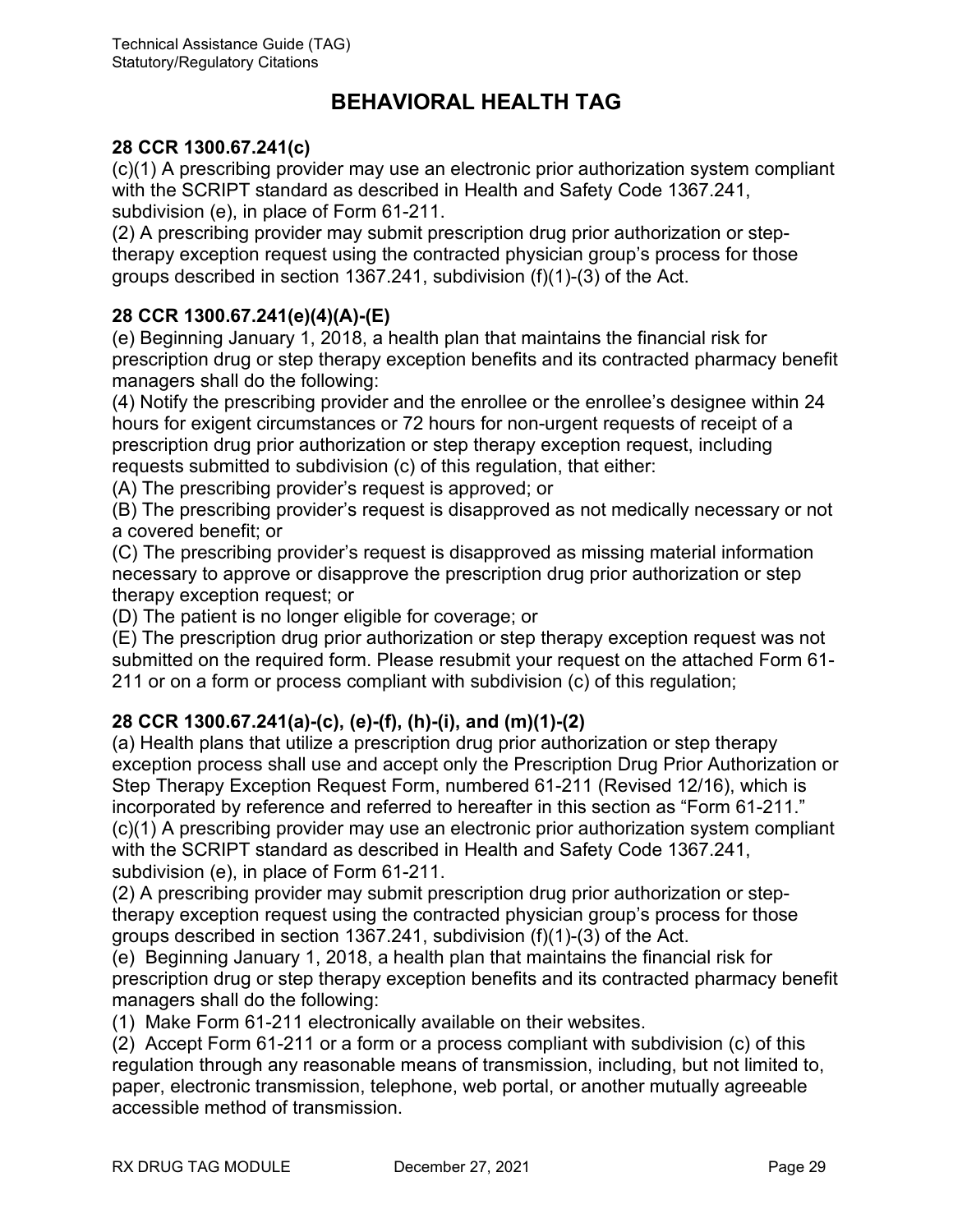(3) Request from the prescribing provider only the minimum amount of material information necessary to approve or disapprove the prescription drug prior authorization or step therapy exception request. If state or federal law requires additional information for dispensing restricted prescription drugs, that information shall be submitted as part of section 3. of Form 61-211 or as specified in subdivision (c) of this regulation.

(4) Notify the prescribing provider and the enrollee or the enrollee's designee within 24 hours for exigent circumstances or 72 hours for non-urgent requests of receipt of a prescription drug prior authorization or step therapy exception request, including requests submitted pursuant to subdivision (c) of this regulation, that either:

(A) The prescribing provider's request is approved; or

(B) The prescribing provider's request is disapproved as not medically necessary or not a covered benefit; or

(C) The prescribing provider's request is disapproved as missing material information necessary to approve or disapprove the prescription drug prior authorization or step therapy exception request; or

(D) The patient is no longer eligible for coverage; or

(E) The prescription drug prior authorization or step therapy exception request was not submitted on the required form. Please resubmit your request on the attached Form 61- 211 or on a form or process compliant with subdivision (c) of this regulation;

(F) This subdivision (e)(4) shall not apply to Medi-Cal managed care con- tracts or any contracts entered into pursuant to Chapter 7 (commencing with Section 14000), Chapter 8 (commencing with Section 14200), or Chapter 8.75 (commencing with Section 14591) of Part 3 of Division 9 of the Welfare and Institutions Code.

(f) Definitions. The following definitions are applicable for this regulation:

(1) Exigent circumstances shall mean the circumstances described in section 1367.241, subdivision (h) of the Act.

(2) Step therapy exception is the exception to the step therapy process and the determination of whether the exception shall be granted, taking into consideration the enrollee's needs and medical circumstances, along with the professional judgment of the enrollee's provider.

(3) Electronic I.D. Verification shall mean a unique identification number that clearly identifies the prescribing provider on the prescription drug prior authorization or step therapy exception request to allow verification by the health plan or pharmacy benefit manager.

(h) A health plan that offers a prescription drug prior authorization or step therapy exception process telephonically or through a web portal shall not require the prescribing provider to provide more information than is required by Form 61-211 or a form or process compliant with subdivision (c) of this regulation.

(i) Notices to the prescribing provider required under this regulation shall be delivered in the same manner as the prescription drug prior authorization or step therapy exception request was submitted, or another mutually agree- able accessible method of notification.

(m) Review and Enforcement.

(1) A health plan or physician group that contracts with a pharmacy bene- fit manager to conduct prescription drug prior authorization or step therapy exception services shall include a provision in the contract requiring the pharmacy benefit manager to comply with section 1367.241 of the Act and this regulation.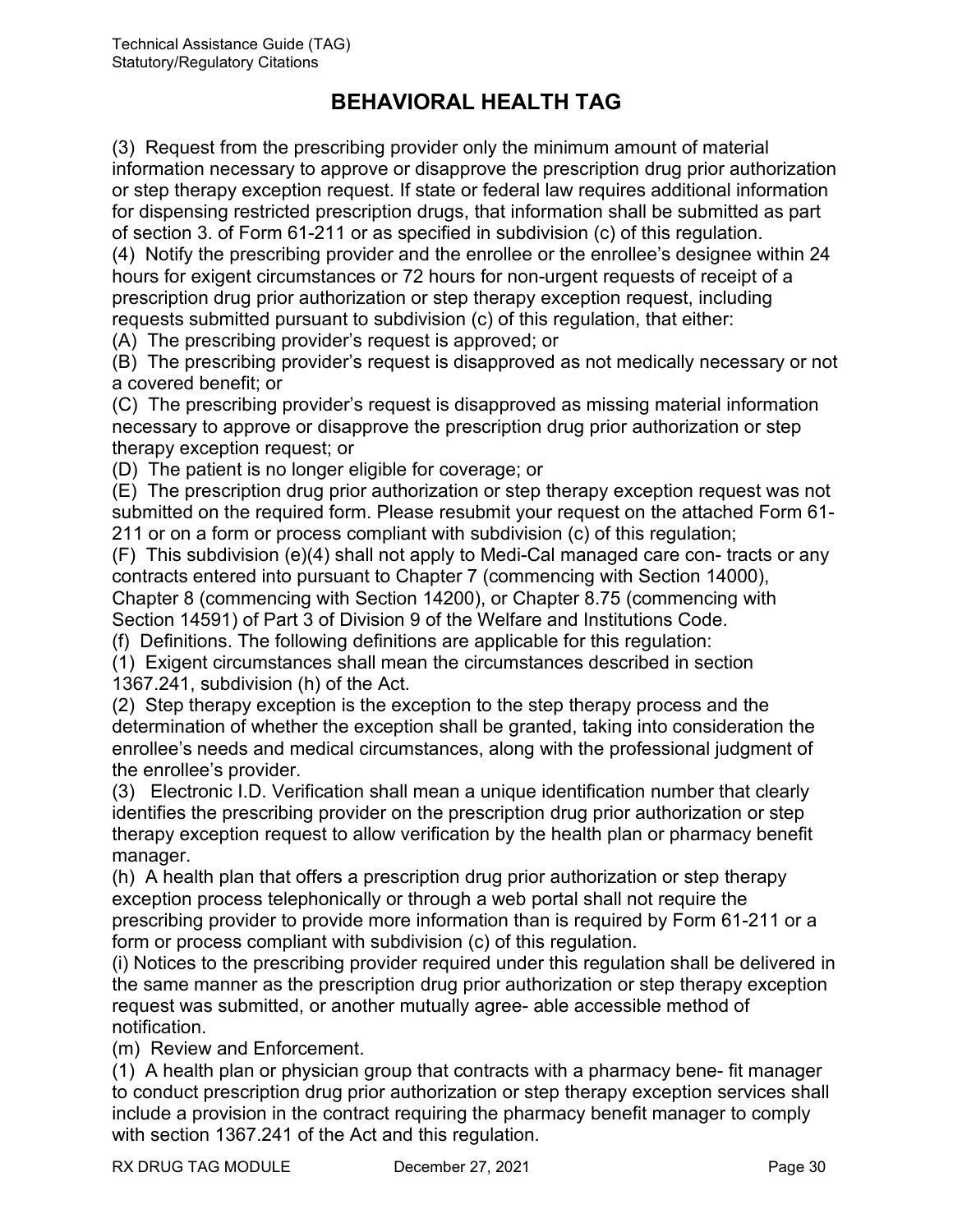(2) A health plan or contracted physician group that contracts with a pharmacy benefit manager to conduct prescription drug prior authorization or step therapy exception services shall have written policies and procedures in place to ensure that the contracted pharmacy benefit managers comply with section 1367.241 of the Act and this regulation.

(D) The patient is no longer eligible for coverage; or

(E) The prescription drug prior authorization or step therapy exception request was not submitted on the required form. Please resubmit your request on the attached Form 61- 211 or on a form or process compliant with subdivision (c) of this regulation.

#### **45 CFR 156.122(c)(2)(ii)**

(2) Expedited exception request.

(ii) Exigent circumstances exist when an enrollee is suffering from a health condition that may seriously jeopardize the enrollee's life, health, or ability to regain maximum function or when an enrollee is undergoing a current course of treatment using a nonformulary drug.

#### **45 CFR 156.122(c)(3)(i)-(ii)**

(c) A health plan providing essential health benefits must have the following processes in place that allow an enrollee, the enrollee's designee, or the enrollee's prescribing physician (or other prescriber, as appropriate) to request and gain access to clinically appropriate drugs not otherwise covered by the health plan (a request for exception). (3) External exception request review. For plans years beginning on or after January 1, 2016:

(i) If the health plan denies a request for a standard exception under paragraph  $(c)(1)$  of this section or for an expedited exception under paragraph (c)(2) of this section, the health plan must have a process for the enrollee, the enrollee's designee, or the enrollee's prescribing physician (or other prescriber) to request that the original exception request and subsequent denial of such request be reviewed by an independent review organization.

(ii) A health plan must make its determination on the external exception request and notify the enrollee or the enrollee's designee and the prescribing physician (or other prescriber, as appropriate) of its coverage determination no later than 72 hours following its receipt of the request, if the original request was a standard exception request under paragraph (c)(1) of this section, and no later than 24 hours following its receipt of the request, if the original request was an expedited exception request under paragraph (c)(2) of this section.

#### **45 CFR 156.122(c)(1)-(4)**

(c) A health [plan](https://www.law.cornell.edu/definitions/index.php?width=840&height=800&iframe=true&def_id=2b74e43866fc5b8f1f15155c434c7c1d&term_occur=5&term_src=Title:45:Chapter:A:Subchapter:B:Part:156:Subpart:B:156.122) providing essential [health benefits](https://www.law.cornell.edu/definitions/index.php?width=840&height=800&iframe=true&def_id=7877abaa9ca0f28a97952f38d3912949&term_occur=2&term_src=Title:45:Chapter:A:Subchapter:B:Part:156:Subpart:B:156.122) must have the following processes in place that allow an enrollee, the enrollee's designee, or the enrollee's prescribing physician (or other prescriber, as appropriate) to request and gain access to clinically appropriate drugs not otherwise covered by the health [plan](https://www.law.cornell.edu/definitions/index.php?width=840&height=800&iframe=true&def_id=2b74e43866fc5b8f1f15155c434c7c1d&term_occur=6&term_src=Title:45:Chapter:A:Subchapter:B:Part:156:Subpart:B:156.122) (a request for exception). In the event that an exception request is granted, the [plan](https://www.law.cornell.edu/definitions/index.php?width=840&height=800&iframe=true&def_id=2b74e43866fc5b8f1f15155c434c7c1d&term_occur=7&term_src=Title:45:Chapter:A:Subchapter:B:Part:156:Subpart:B:156.122) must treat the excepted drug(s) as an essential health benefit, including by counting any [cost-sharing](https://www.law.cornell.edu/definitions/index.php?width=840&height=800&iframe=true&def_id=e1f5711583740ee22a04dfe8ffe74390&term_occur=1&term_src=Title:45:Chapter:A:Subchapter:B:Part:156:Subpart:B:156.122) towards the [plan'](https://www.law.cornell.edu/definitions/index.php?width=840&height=800&iframe=true&def_id=2b74e43866fc5b8f1f15155c434c7c1d&term_occur=8&term_src=Title:45:Chapter:A:Subchapter:B:Part:156:Subpart:B:156.122)s annual limitation on [cost-sharing](https://www.law.cornell.edu/definitions/index.php?width=840&height=800&iframe=true&def_id=e1f5711583740ee22a04dfe8ffe74390&term_occur=2&term_src=Title:45:Chapter:A:Subchapter:B:Part:156:Subpart:B:156.122) under [§ 156.130](https://www.law.cornell.edu/cfr/text/45/156.130) and when calculating the [plan's](https://www.law.cornell.edu/definitions/index.php?width=840&height=800&iframe=true&def_id=2b74e43866fc5b8f1f15155c434c7c1d&term_occur=9&term_src=Title:45:Chapter:A:Subchapter:B:Part:156:Subpart:B:156.122) [actuarial value](https://www.law.cornell.edu/definitions/index.php?width=840&height=800&iframe=true&def_id=39d8949ddc2a7315c8a195cd5242d1ca&term_occur=1&term_src=Title:45:Chapter:A:Subchapter:B:Part:156:Subpart:B:156.122) under [§ 156.135.](https://www.law.cornell.edu/cfr/text/45/156.135)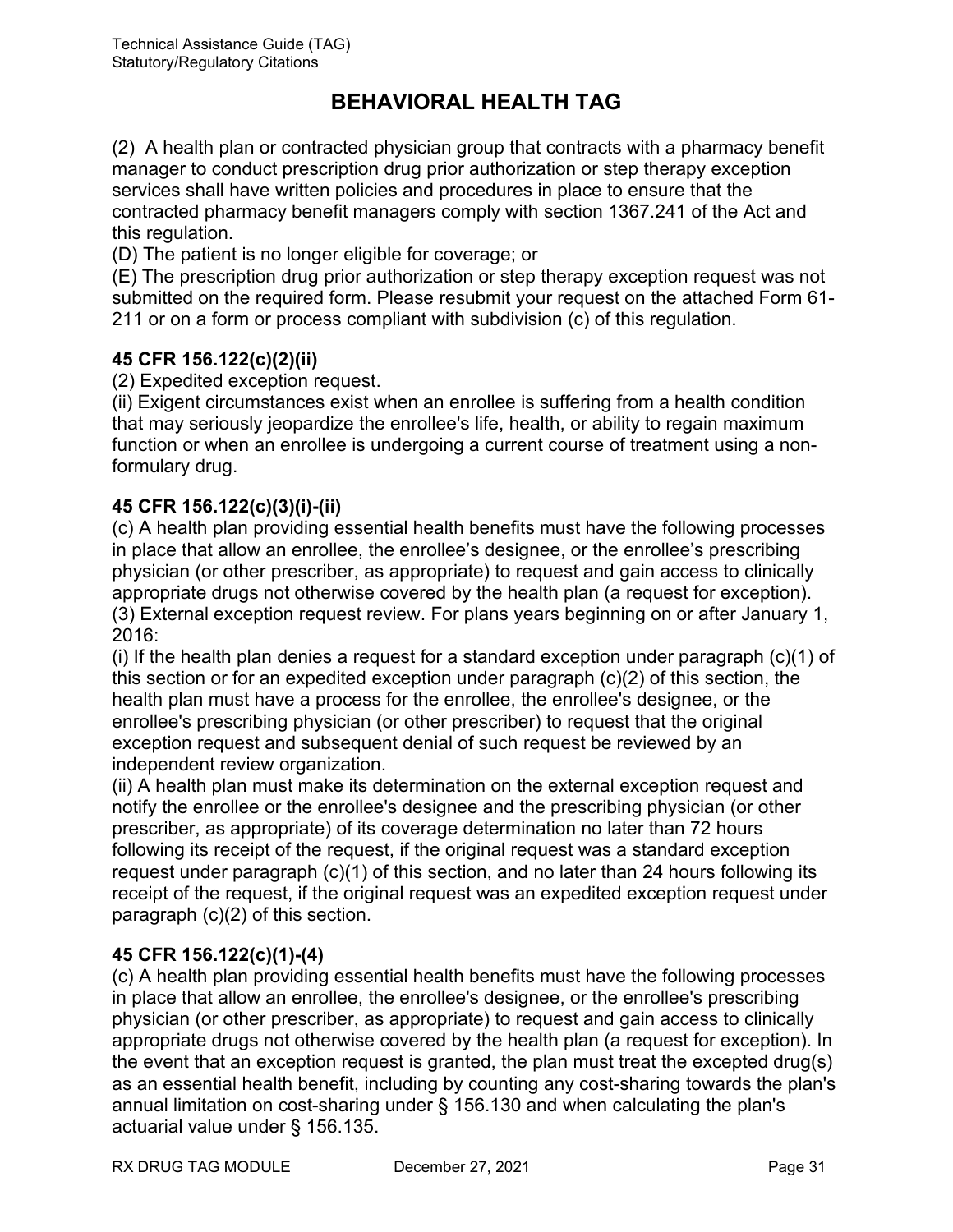(1)*Standard exception request.* For [plans](https://www.law.cornell.edu/definitions/index.php?width=840&height=800&iframe=true&def_id=2b74e43866fc5b8f1f15155c434c7c1d&term_occur=10&term_src=Title:45:Chapter:A:Subchapter:B:Part:156:Subpart:B:156.122) years beginning on or after January 1, 2016: (i) A health [plan](https://www.law.cornell.edu/definitions/index.php?width=840&height=800&iframe=true&def_id=2b74e43866fc5b8f1f15155c434c7c1d&term_occur=11&term_src=Title:45:Chapter:A:Subchapter:B:Part:156:Subpart:B:156.122) must have a process for an enrollee, the enrollee's designee, or the enrollee's prescribing physician (or other prescriber) to request a standard review of a decision that a drug is not covered by the [plan.](https://www.law.cornell.edu/definitions/index.php?width=840&height=800&iframe=true&def_id=2b74e43866fc5b8f1f15155c434c7c1d&term_occur=12&term_src=Title:45:Chapter:A:Subchapter:B:Part:156:Subpart:B:156.122)

(ii) A health [plan](https://www.law.cornell.edu/definitions/index.php?width=840&height=800&iframe=true&def_id=2b74e43866fc5b8f1f15155c434c7c1d&term_occur=13&term_src=Title:45:Chapter:A:Subchapter:B:Part:156:Subpart:B:156.122) must make its determination on a standard exception and notify the enrollee or the enrollee's designee and the prescribing physician (or other prescriber, as appropriate) of its coverage determination no later than 72 hours following receipt of the request.

(iii) A health [plan](https://www.law.cornell.edu/definitions/index.php?width=840&height=800&iframe=true&def_id=2b74e43866fc5b8f1f15155c434c7c1d&term_occur=14&term_src=Title:45:Chapter:A:Subchapter:B:Part:156:Subpart:B:156.122) that grants a standard exception request must provide coverage of the non-formulary drug for the duration of the prescription, including refills.

(2) *Expedited exception request.*

(i) A health [plan](https://www.law.cornell.edu/definitions/index.php?width=840&height=800&iframe=true&def_id=2b74e43866fc5b8f1f15155c434c7c1d&term_occur=15&term_src=Title:45:Chapter:A:Subchapter:B:Part:156:Subpart:B:156.122) must have a process for an enrollee, the enrollee's designee, or the enrollee's prescribing physician (or other prescriber) to request an expedited review based on exigent circumstances.

(ii) Exigent circumstances exist when an enrollee is suffering from a health [condition](https://www.law.cornell.edu/definitions/index.php?width=840&height=800&iframe=true&def_id=7534aa4414c62d31b280cea73618c915&term_occur=1&term_src=Title:45:Chapter:A:Subchapter:B:Part:156:Subpart:B:156.122) that may seriously jeopardize the enrollee's life, health, or ability to regain maximum function or when an enrollee is undergoing a current course of treatment using a nonformulary drug.

(iii) A health [plan](https://www.law.cornell.edu/definitions/index.php?width=840&height=800&iframe=true&def_id=2b74e43866fc5b8f1f15155c434c7c1d&term_occur=16&term_src=Title:45:Chapter:A:Subchapter:B:Part:156:Subpart:B:156.122) must make its coverage determination on an expedited review request based on exigent circumstances and notify the enrollee or the enrollee's designee and the prescribing physician (or other prescriber, as appropriate) of its coverage determination no later than 24 hours following receipt of the request.

(iv) A health [plan](https://www.law.cornell.edu/definitions/index.php?width=840&height=800&iframe=true&def_id=2b74e43866fc5b8f1f15155c434c7c1d&term_occur=17&term_src=Title:45:Chapter:A:Subchapter:B:Part:156:Subpart:B:156.122) that grants an exception based on exigent circumstances must provide coverage of the non-formulary drug for the duration of the exigency.

(3)*External exception request review.* For [plans](https://www.law.cornell.edu/definitions/index.php?width=840&height=800&iframe=true&def_id=2b74e43866fc5b8f1f15155c434c7c1d&term_occur=18&term_src=Title:45:Chapter:A:Subchapter:B:Part:156:Subpart:B:156.122) years beginning on or after January 1, 2016:

(i) If the health [plan](https://www.law.cornell.edu/definitions/index.php?width=840&height=800&iframe=true&def_id=2b74e43866fc5b8f1f15155c434c7c1d&term_occur=19&term_src=Title:45:Chapter:A:Subchapter:B:Part:156:Subpart:B:156.122) denies a request for a standard exception under paragraph  $(c)(1)$  of this section or for an expedited exception under [paragraph \(c\)\(2\)](https://www.law.cornell.edu/cfr/text/45/156.122#c_2) of this section, the health [plan](https://www.law.cornell.edu/definitions/index.php?width=840&height=800&iframe=true&def_id=2b74e43866fc5b8f1f15155c434c7c1d&term_occur=20&term_src=Title:45:Chapter:A:Subchapter:B:Part:156:Subpart:B:156.122) must have a process for the enrollee, the enrollee's designee, or the enrollee's prescribing physician (or other prescriber) to request that the original exception request and subsequent denial of such request be reviewed by an independent review organization.

(ii) A health [plan](https://www.law.cornell.edu/definitions/index.php?width=840&height=800&iframe=true&def_id=2b74e43866fc5b8f1f15155c434c7c1d&term_occur=21&term_src=Title:45:Chapter:A:Subchapter:B:Part:156:Subpart:B:156.122) must make its determination on the external exception request and notify the enrollee or the enrollee's designee and the prescribing physician (or other prescriber, as appropriate) of its coverage determination no later than 72 hours following its receipt of the request, if the original request was a standard exception request under [paragraph \(c\)\(1\)](https://www.law.cornell.edu/cfr/text/45/156.122#c_1) of this section, and no later than 24 hours following its receipt of the request, if the original request was an expedited exception request under [paragraph \(c\)\(2\)](https://www.law.cornell.edu/cfr/text/45/156.122#c_2) of this section.

(iii) If a health [plan](https://www.law.cornell.edu/definitions/index.php?width=840&height=800&iframe=true&def_id=2b74e43866fc5b8f1f15155c434c7c1d&term_occur=22&term_src=Title:45:Chapter:A:Subchapter:B:Part:156:Subpart:B:156.122) grants an external exception review of a standard exception request, the health [plan](https://www.law.cornell.edu/definitions/index.php?width=840&height=800&iframe=true&def_id=2b74e43866fc5b8f1f15155c434c7c1d&term_occur=23&term_src=Title:45:Chapter:A:Subchapter:B:Part:156:Subpart:B:156.122) must provide coverage of the non-formulary drug for the duration of the prescription. If a health [plan](https://www.law.cornell.edu/definitions/index.php?width=840&height=800&iframe=true&def_id=2b74e43866fc5b8f1f15155c434c7c1d&term_occur=24&term_src=Title:45:Chapter:A:Subchapter:B:Part:156:Subpart:B:156.122) grants an external exception review of an expedited exception request, the health [plan](https://www.law.cornell.edu/definitions/index.php?width=840&height=800&iframe=true&def_id=2b74e43866fc5b8f1f15155c434c7c1d&term_occur=25&term_src=Title:45:Chapter:A:Subchapter:B:Part:156:Subpart:B:156.122) must provide coverage of the non-formulary drug for the duration of the exigency.

(4) *Application of coverage appeals laws.*

(i) A [State](https://www.law.cornell.edu/definitions/index.php?width=840&height=800&iframe=true&def_id=8d9629d585bd46c22375f1e87dfcd90e&term_occur=3&term_src=Title:45:Chapter:A:Subchapter:B:Part:156:Subpart:B:156.122) may determine that a health [plan](https://www.law.cornell.edu/definitions/index.php?width=840&height=800&iframe=true&def_id=2b74e43866fc5b8f1f15155c434c7c1d&term_occur=26&term_src=Title:45:Chapter:A:Subchapter:B:Part:156:Subpart:B:156.122) in the [State](https://www.law.cornell.edu/definitions/index.php?width=840&height=800&iframe=true&def_id=8d9629d585bd46c22375f1e87dfcd90e&term_occur=4&term_src=Title:45:Chapter:A:Subchapter:B:Part:156:Subpart:B:156.122) satisfies the requirements of this paragraph (c) if the health [plan](https://www.law.cornell.edu/definitions/index.php?width=840&height=800&iframe=true&def_id=2b74e43866fc5b8f1f15155c434c7c1d&term_occur=27&term_src=Title:45:Chapter:A:Subchapter:B:Part:156:Subpart:B:156.122) has a process to allow an enrollee to request and